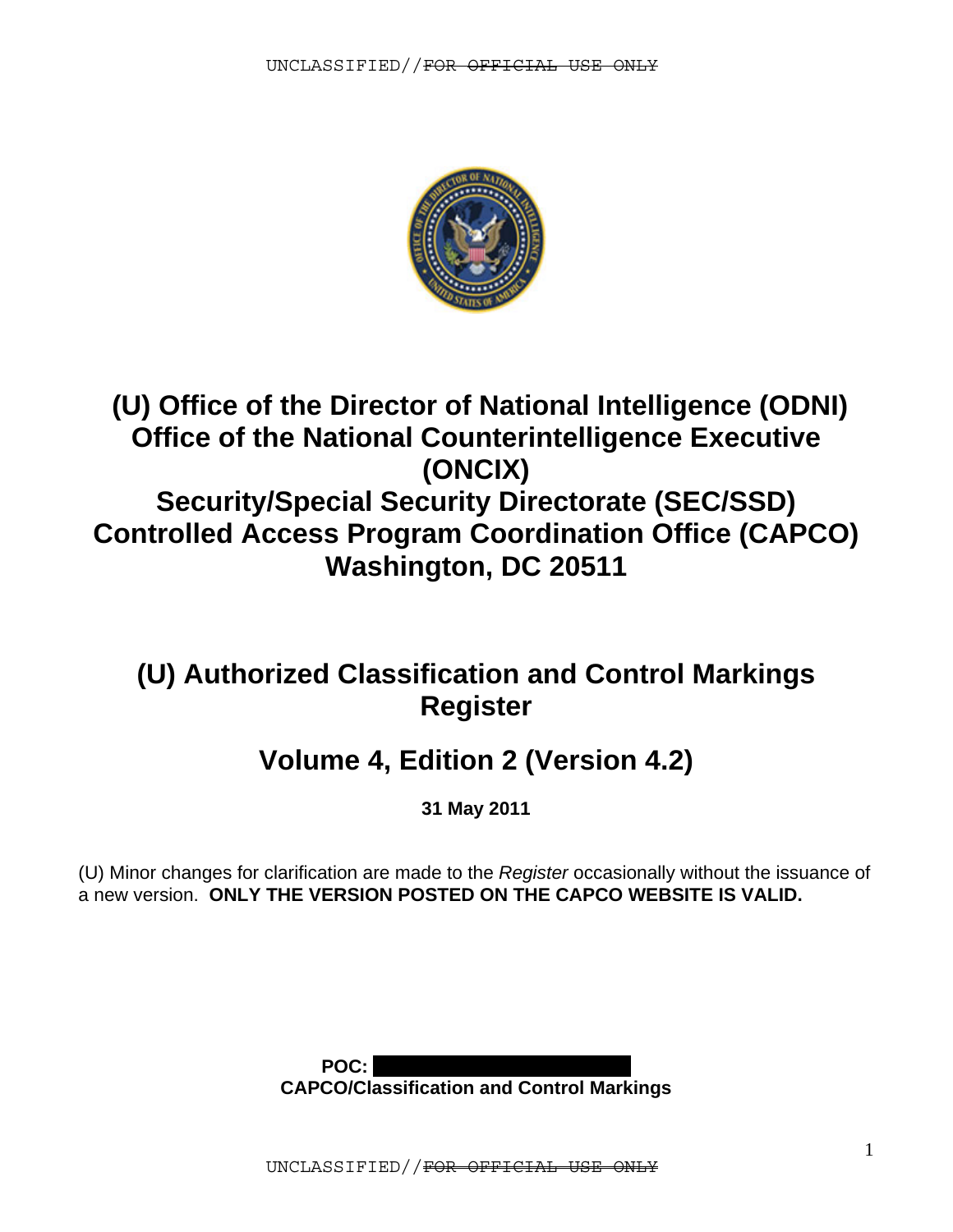### **TABLE OF CONTENTS**

| $({\sf U})~{\sf Purpose}.\ {\sf }.\ {\sf }.\ {\sf }.\ {\sf }$                                                                      |
|------------------------------------------------------------------------------------------------------------------------------------|
|                                                                                                                                    |
|                                                                                                                                    |
|                                                                                                                                    |
|                                                                                                                                    |
|                                                                                                                                    |
|                                                                                                                                    |
|                                                                                                                                    |
|                                                                                                                                    |
|                                                                                                                                    |
|                                                                                                                                    |
|                                                                                                                                    |
| 9. (U) NON-INTELLIGENCE COMMUNITY DISSEMINATION CONTROL MARKINGS23                                                                 |
| (U) CAPCO REGISTER ANNEX A - TETRAGRAPH TABLE, REGISTERED<br>INTERNATIONAL ORGANIZATIONS AND ALLIANCES (CLASSIFIED, RELEASABLE) 26 |
| (U) CAPCO REGISTER ANNEX B - TETRAGRAPH TABLE, REGISTERED<br>INTERNATIONAL ORGANIZATIONS AND ALLIANCES (CLASSIFIED, NOFORN) 27     |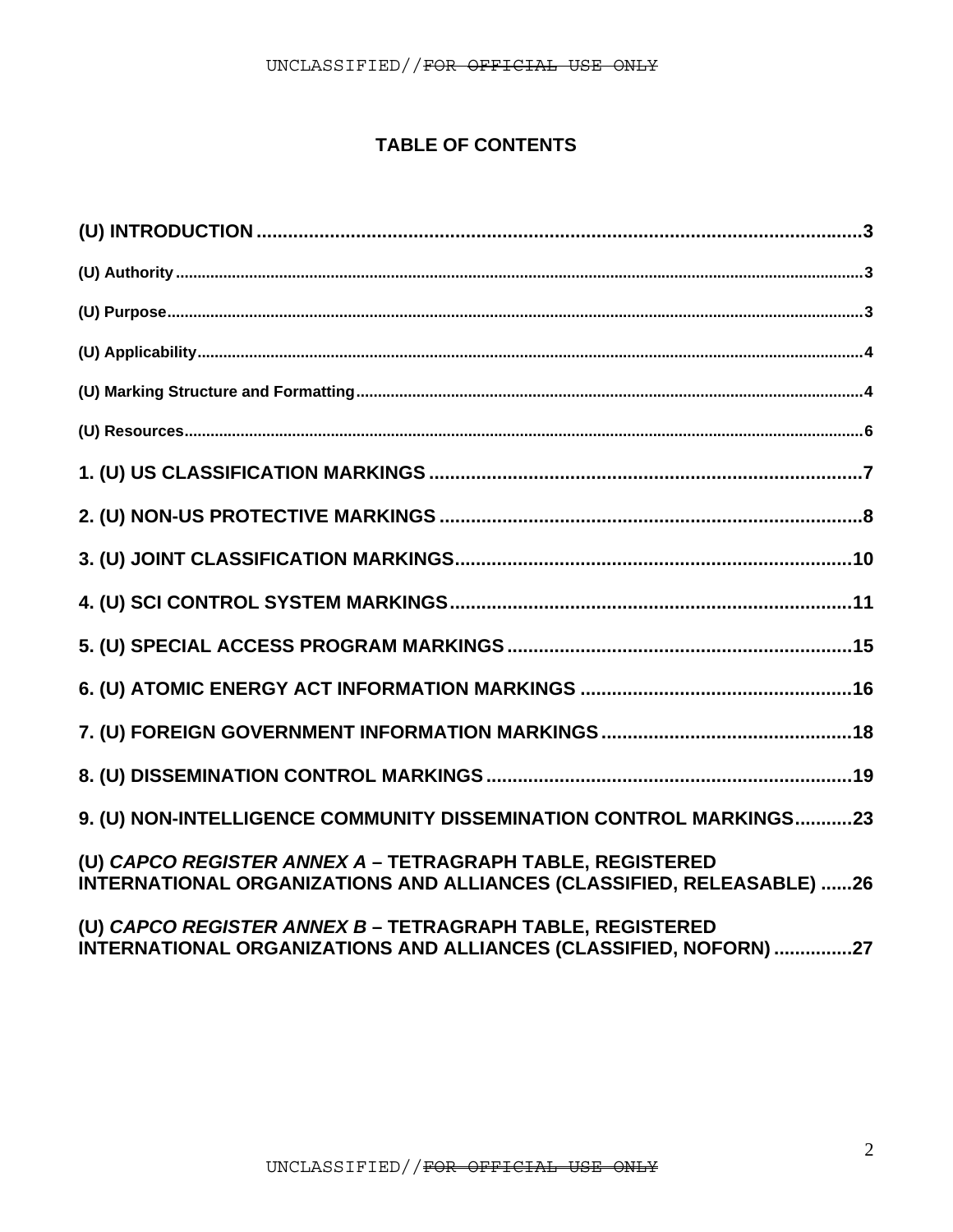# <span id="page-2-0"></span>**(U) Introduction**

### (U) Authority

(U) Intelligence Community Directive (ICD) 710, Classification and Control Markings System, dated 11 September 2009, establishes the Intelligence Community (IC) classification and control markings system as a critical element of IC procedures for protecting intelligence and information (hereinafter referred to as "information"), and sources and methods while ensuring that information is available without delay or unnecessary restrictions. The classification and control markings system enables information sharing while protecting sources, methods, and activities from unauthorized or unintentional disclosure. The markings system includes all markings added to classified and unclassified information to communicate one or more of the following: classification, compartmentation, dissemination controls, disclosure or release authorizations, and other warnings.

(U) This marking system augments and further defines the marking requirements for portion marks and the overall classification banner line established in Executive Order (EO) 13526 and the companion Information Security Oversight Office (ISOO) Implementing Directive (32 CFR Parts 2001 and 2003). This system does not stipulate or modify the classification authority information required by EO 13526 and the ISOO Implementing Directive; any guidance related to classification authority is reproduced in this Manual only for completeness and user understanding.

(U) The classification and control marking system is maintained and implemented through the Controlled Access Program Coordination Office's (CAPCO) *Authorized Classification and Control Markings Register* (hereafter referred to as *Register*) and the accompanying *Intelligence Community Classification and Control Markings Implementation Manual* (hereafter referred to as *Manual*). Together these documents define and describe the IC's classification and control markings system. The IC classification and control markings system prescribes a standard set of markings to be applied explicitly and uniformly to human-readable information, to include information in an electronic environment "rendered" or displayed for human consumption. Heads of IC elements may submit requests for waivers to markings, formats, or authorized abbreviations in writing to CAPCO for Director of ODNI/ONCIX/SEC/SSD consideration.

### (U) Purpose

(U) The *Register* identifies the authorized classification and control markings, abbreviations and portion marks for classified and unclassified intelligence and information. It provides the allowable vocabulary for all information markings and other non-IC markings to control the flow of information. The *Register* provides a list of the humanreadable syntax for these markings, regardless of medium (e.g., text, image, graphics, electronic documents including web page, etc.). Refer to the IC Chief Information Officer ICTechSpec 500.D.2 (current version), *XML Data Encoding Specification for Information Security Marking Metadata* for the machine readable syntax and business rules to encode information security marking metadata in XML.

(U) While not the policy basis for individual agencies' use of any particular marking, the *Register* cites the applicable authority(ies) and sponsor for each marking. Some of the Dissemination Control Markings and Non-Intelligence Community Dissemination Control Markings are restricted for use by specific agencies. They are included in the *Register* to provide guidance on handling information that bears them. Their inclusion in the *Register*  does not authorize other Agencies to use these markings. Further information is provided in the "Relationship to Other Markings" column of the *Register*.

(U) Non-US Protective Markings and Joint Classification Markings are restricted to the respective countries and named international organizations. Non-US Protective Markings are used to translate (as appropriate) protective markings received from international organizations (e.g., NATO) or foreign governments. Joint Classification Markings are restricted for use on information which is owned or produced by more than one country and/or international organization.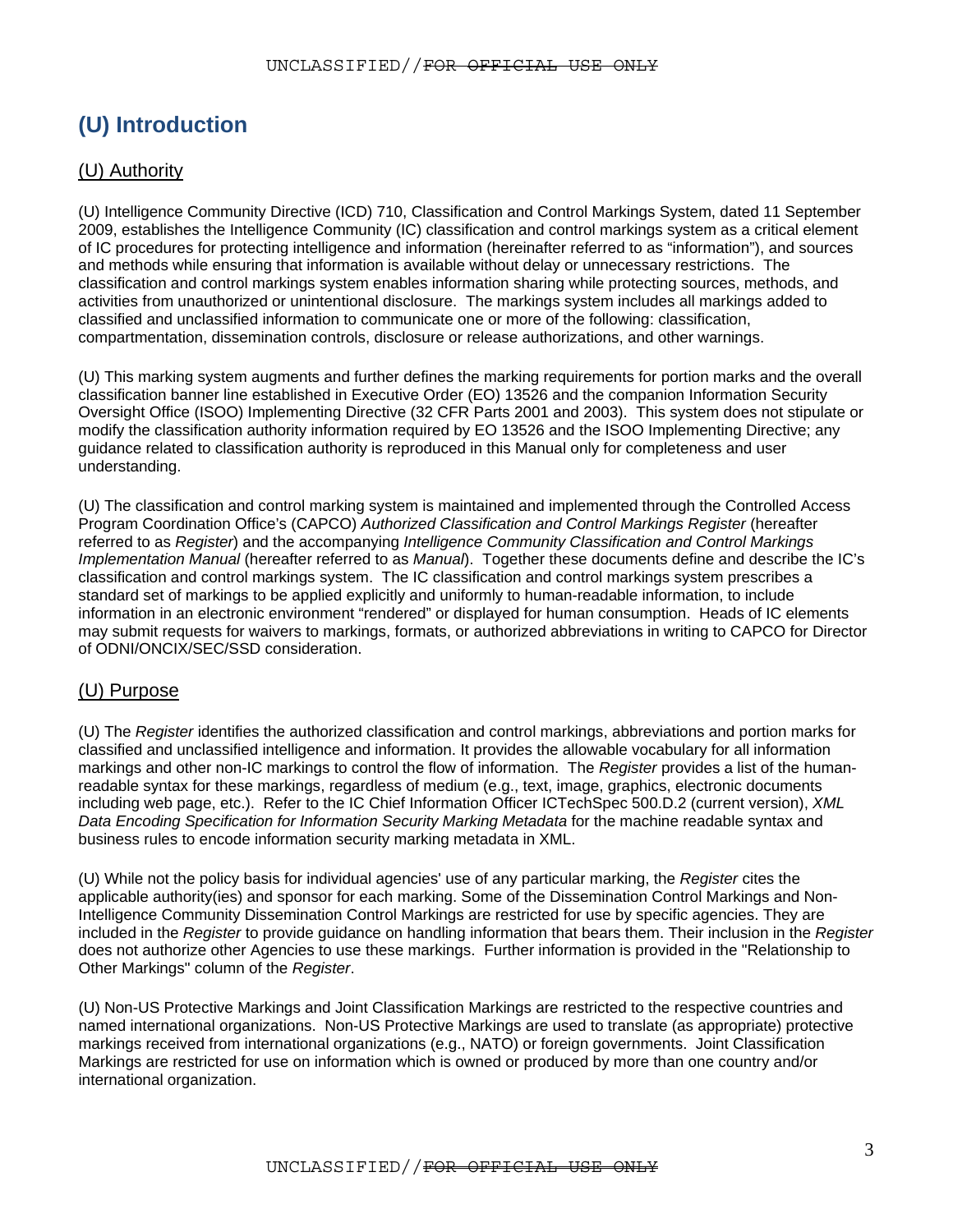<span id="page-3-0"></span>(U) Unpublished markings of controlled access programs are retained in a separate unpublished *Register* maintained by CAPCO. Additionally, the *Register* does not include markings that only indicate addressing or routing of information. Contact the CAPCO staff if you have questions regarding these items.

### (U) Applicability

(U) The *Register* applies to the IC, as defined by the National Security Act of 1947, as amended, and such other elements of any other department or agency as may be designated by the President, or designated jointly by the DNI and the head of the department or agency concerned, as an element of the IC. When established by written agreement or understanding, this Register also applies to Federal departments and agencies; state, local and tribal governments; private sector organizations; and other non-IC elements that handle, store, or disseminate intelligence information.

### (U) Marking Structure and Formatting

### **(U) Marking Structure**

(U) The IC classification and control marking system has nine categories of markings as follows:

- 
- 1. US Classification Markings *Required on classified documents and unclassified documents*  2. Non-US Protective Markings
- *with dissemination controls Items 1-3 are mutually exclusive*  3. Joint Classification Markings
- 4. Sensitive Compartmented Information (SCI) Control System Markings
- 5. Special Access Program Markings
- 6. Atomic Energy Act Information Markings
- 7. Foreign Government Information Markings
- *8.* Dissemination Control Markings
- 9. Non-Intelligence Community Dissemination Control Markings

#### **(U) Formatting**

(U) Portion marks must always be placed at the beginning of the portions, immediately preceding the text to which it applies. This position affords maximum visibility to the reader. Portion marks must be enclosed in parentheses. Portion marks must use the same order and separators (i.e., slashes, hyphens, commas, etc.) as are used for the banner line.

(U) For US information, the first value of a banner line or portion mark is always the US classification marking. For Non-US or JOINT information, the US classification is left blank and the banner line and portion mark always starts with a double forward slash followed by the Non-US classification level or JOINT classification marking. The banner line shall always have the classification marking spelled out; no abbreviations are authorized.

(U) SCI control systems shall follow if applicable, preceded by a double forward slash. SCI control systems and their compartments shall be kept together, separated by a hyphen. SCI control system compartments and their sub-compartments shall be kept together, separated by a space. Multiple SCI control systems shall be separated from each other by a single forward slash. All SCI control systems, compartments within control systems, and subcompartments within compartments shall be ordered alpha-numerically (this ordering guidance applies for both published and unpublished markings). An example may appear as TOP SECRET//SI-G ABCD DEFG-MMM AACD//ORCON/NOFORN where G and MMM are SI compartments, ABCD and DEFG are subcompartments of G, and AACD is a subcompartment of MMM.

(U) Special Access Programs shall follow, if applicable, preceded by a double forward slash. Special Access Required program identifiers in the SAP category are listed in alphabetic order separated from one another by a single forward slash and a repeating "SAR-", e.g., TOP SECRET//SAR-CYH/SAR-APPLE//NOFORN.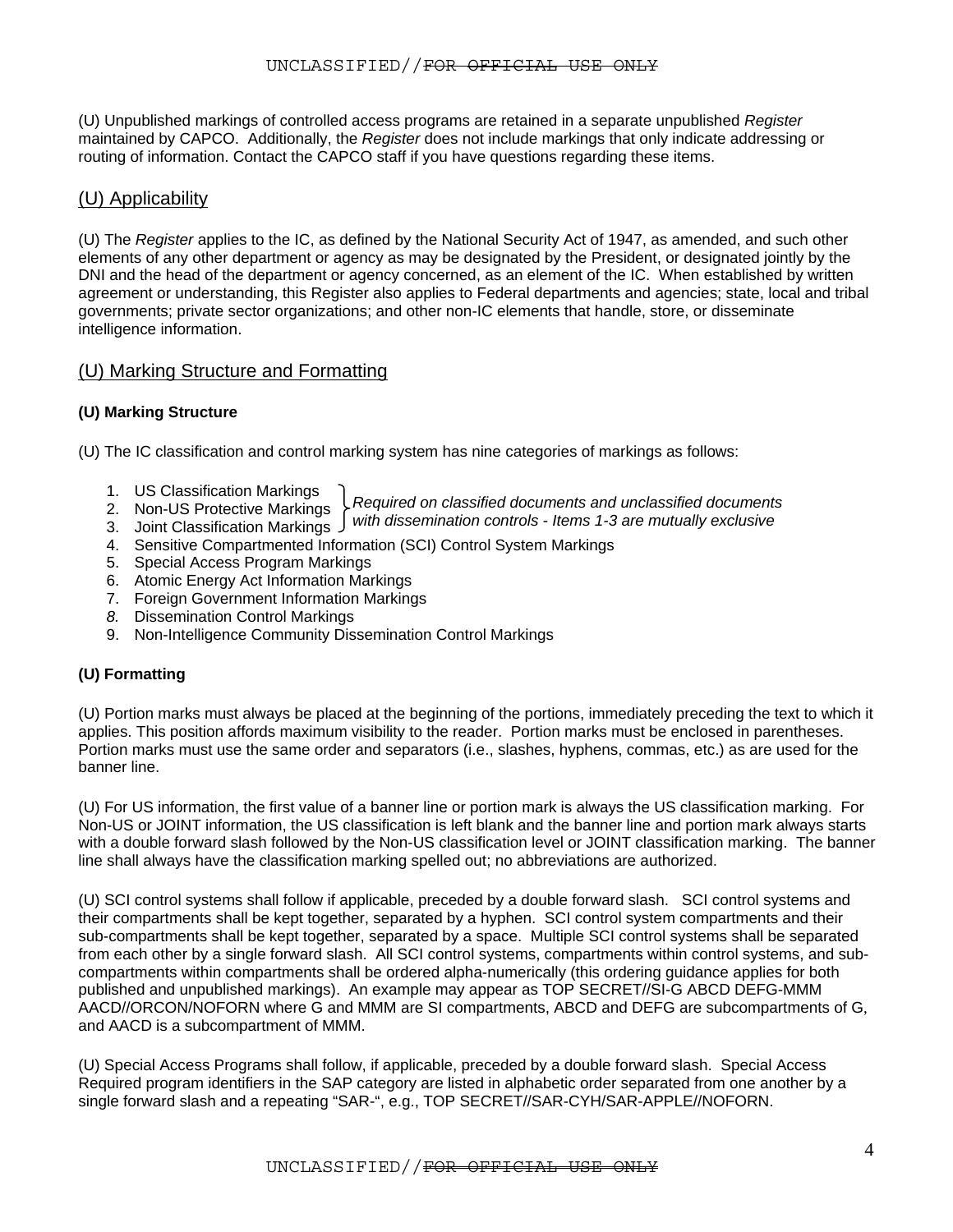(U) Atomic Energy Act Information Markings shall follow, if applicable, preceded by a double forward slash. Multiple AEA markings shall be separated by a single forward slash. AEA Information markings and their subsets shall be kept together, separated by a hyphen. Sub-markings within a subset are to be kept together separated by a space. An example may appear as SECRET//RD-SIGMA 1 5/FRD//NOFORN.

(U) Foreign Government Information markings shall follow, if applicable, preceded by a double forward slash. Multiple FGI countries shall be separated by a single space. Trigraph codes shall be listed first alphabetically, followed by tetragraph codes listed alphabetically, e.g., SECRET//FGI GBR JPN NATO//REL TO USA, GBR, JPN, NATO.

(U) Dissemination controls shall follow preceded by a double forward slash. A single forward slash with no space interjected shall be used to separate multiple dissemination controls. Dissemination controls and their subsets shall be kept together, separated by a hyphen. US and JOINT (US is co-owner) classified information **shall be** explicitly marked for appropriate foreign disclosure or release at the portion and banner level per ICD 710, § G.

(U) All applicable markings shall be applied in the order in which they appear in the *Register* with the exception of the SCI and SAP categories in which markings are to be ordered alpha-numerically within each category. See ordering guidance above for SCI and SAP categories. Only applicable marking categories are to be used, no placeholders are required for categories which are not applicable.

(U) Figure 1, below provides a graphic representation of the marking structure, order, and formatting described in this section and provided in the *Register*.



**(U) Figure 1 – Marking Structure and Formatting**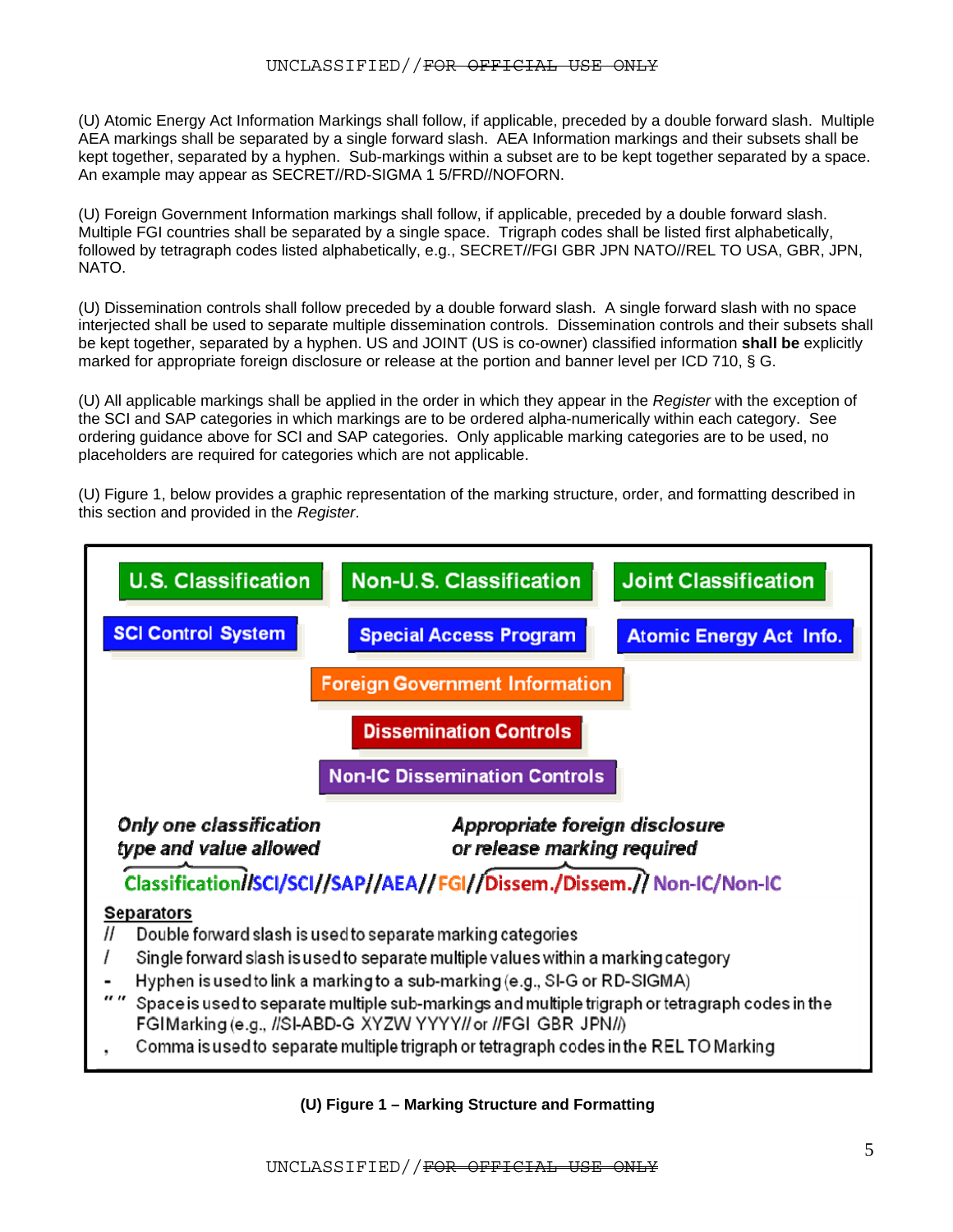### <span id="page-5-0"></span>(U) Resources

(U) The *Register* is available electronically at the following locations:

#### **CAPCO Homepage:**

Intelink-TS: http://www.intelink.ic.gov/sites/dnissc/capco

Intelink-S: http://www.intelink.sgov.gov/sites/ssc/capco

**DNI SSC FOUO Information Portal:** Send an e-mail to dni-ssc-help@ugov.gov and provide in the subject line of the e-mail "Request access to the SSC Portal". Potential users will receive an e-mail with further instructions**.** 

(U) The classified *Register* annexes are also available on the CAPCO websites and include:

- *CAPCO Register Annex A* Tetragraph Table, Registered International Organizations and Alliances (classified, releasable)
- *CAPCO Register Annex B* Tetragraph Table, Registered International Organizations and Alliances (classified, NOFORN)

(U) Note: The Markings History and Banner Line Syntax History and Miscellaneous Banner Marking Examples sections available in previous *Register* versions have been removed and will now be available only in the *Manual.*  This change reduces duplication of information across the two documents and the overall size of *Register.*

(U) For additional information, questions, or comments on these guidelines, please contact the CAPCO/CCM office by e-mail on JWCIS at DNI-SSD-CAPCO@dni.ic.gov, or directly at:

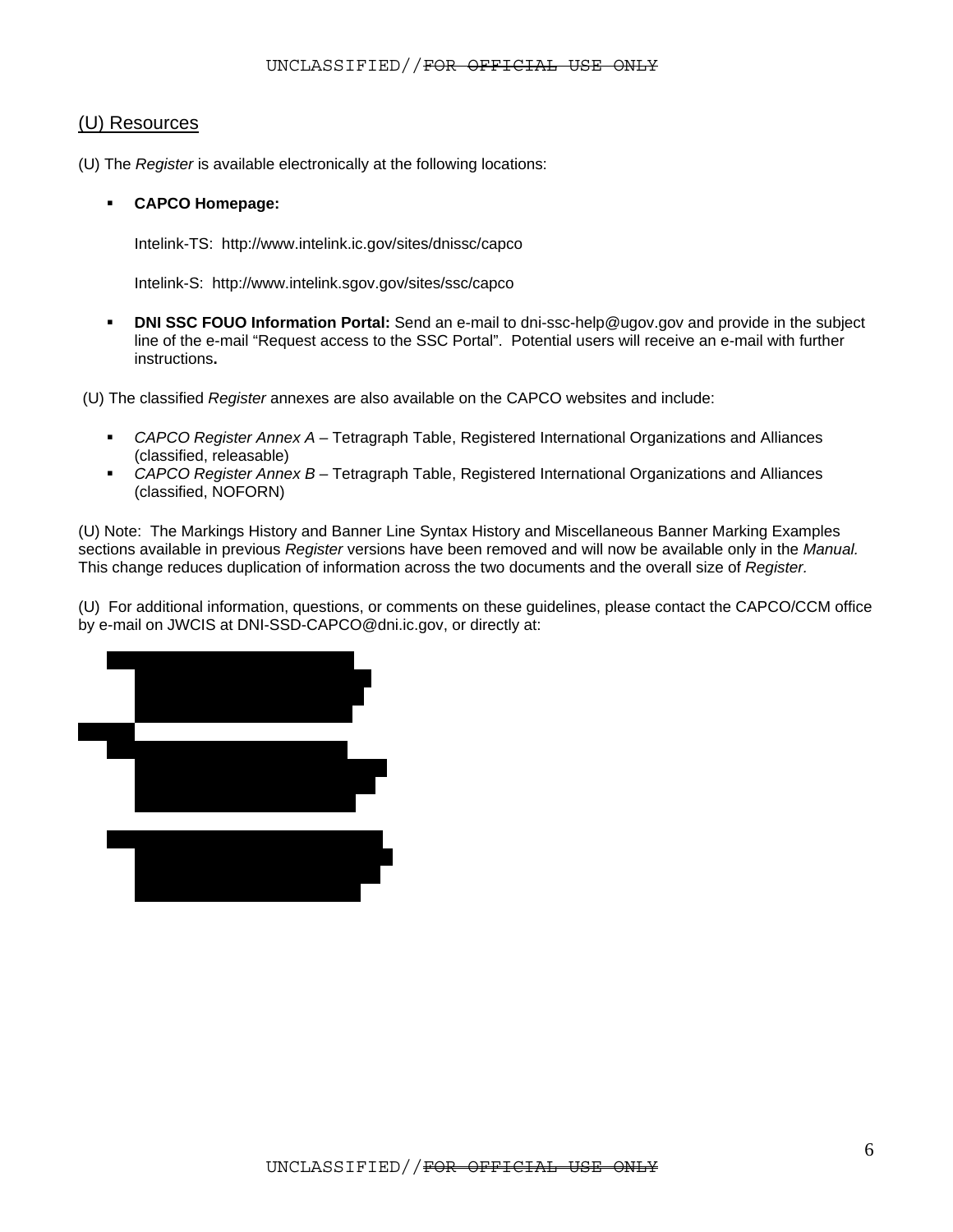## **1. (U) US Classification Markings**

(U) Classified information, as defined by and under the purview of ICD 710, shall be explicitly marked for appropriate foreign disclosure or release at the portion and banner level. Originators of information are responsible for determining appropriate classification markings for the information they produce, and for applying the appropriate control markings that implement DNI guidelines for dissemination (foreign and domestic).

(U) ICD 710 is not applicable to classified military information falling under the purview of National Policy and Procedures for the Disclosure of Classified Military Information to Foreign Governments and International Organizations (short title: National Disclosure Policy-1 (NDP-1 )). Within the Department of Defense, application of foreign release markings is accomplished by the Foreign Disclosure Officer (FDO) when foreign release is needed.

(U) For additional information regarding US Classification Markings refer to the *Manual*.

<span id="page-6-0"></span>

| <b>Marking Title</b> | <b>Authorized</b><br><b>Abbrev</b> | <b>Authorized</b><br><b>Portion Mark</b> | <b>Marking</b><br><b>Sponsor</b>              | <b>Policy Basis</b>                                                                      | <b>Relationship to Other Markings</b>                                                                                                                                                                                      |  |  |  |  |  |
|----------------------|------------------------------------|------------------------------------------|-----------------------------------------------|------------------------------------------------------------------------------------------|----------------------------------------------------------------------------------------------------------------------------------------------------------------------------------------------------------------------------|--|--|--|--|--|
|                      | <b>US Classification Markings</b>  |                                          |                                               |                                                                                          |                                                                                                                                                                                                                            |  |  |  |  |  |
| <b>TOP SECRET</b>    | None                               | (TS)                                     | Original<br>Classification<br>Authority (OCA) | <b>a)</b> EO 13526, §1.2(a)<br>b) ISOO Implementing<br>Dir., §2001.24(a)<br>$c)$ ICD 710 | May not be used with any other<br>classification marking.                                                                                                                                                                  |  |  |  |  |  |
| SECRET               | None                               | (S)                                      | <b>OCA</b>                                    | <b>a)</b> EO 13526, §1.2(a)<br>b) ISOO Implementing<br>Dir., §2001.24(a)<br>c) ICD 710   | May not be used with any other<br>classification marking.                                                                                                                                                                  |  |  |  |  |  |
| ICONFIDENTIAL        | None                               | (C)                                      | <b>OCA</b>                                    | <b>a)</b> EO 13526, §1.2(a)<br>b) ISOO Implementing<br>Dir., §2001.24(a)<br>$c)$ ICD 710 | May not be used with any other<br>classification marking.                                                                                                                                                                  |  |  |  |  |  |
| UNCLASSIFIED         | None                               | (U)                                      | None                                          | <b>a)</b> EO 13526, §1.6(c)<br>b) ISOO Implementing<br>Dir., §2001.24(a)<br>c) ICD 710   | May not be used with any other<br>classification marking. May be used<br>with some dissemination controls.<br>Unclassified information is withheld<br>from public release until approved for<br>release by the originator. |  |  |  |  |  |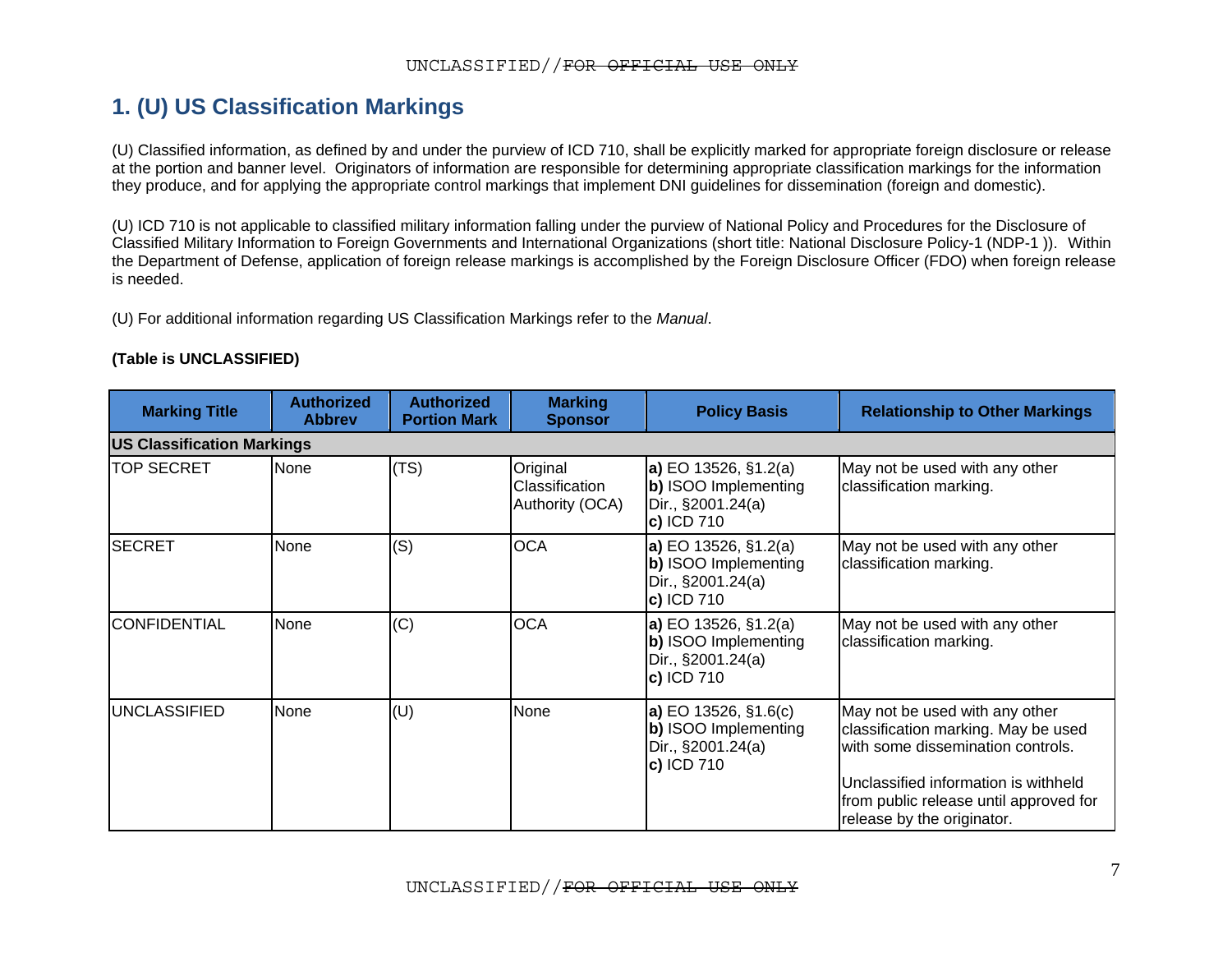### **2. (U) Non-US Protective Markings**

(U) For additional information regarding Non-US Protective Markings refer to the *Manual*.

#### **(Table is UNCLASSIFIED)**

| <b>Marking Title</b>                                                                                                                                      | <b>Authorized</b><br><b>Abbrey</b> | <b>Authorized</b><br><b>Portion Mark</b>                                                                                      | <b>Marking Sponsor</b>                       | <b>Policy</b><br><b>Basis</b>                                                                     | <b>Relationship to Other Markings</b>                                                                             |  |  |
|-----------------------------------------------------------------------------------------------------------------------------------------------------------|------------------------------------|-------------------------------------------------------------------------------------------------------------------------------|----------------------------------------------|---------------------------------------------------------------------------------------------------|-------------------------------------------------------------------------------------------------------------------|--|--|
| <b>Non-US Protective Markings</b>                                                                                                                         |                                    |                                                                                                                               |                                              |                                                                                                   |                                                                                                                   |  |  |
| //ISO 3166 Trigraphic None<br>Country Code or Int'l<br><b>Org Code plus</b><br>Classification (e.g.,<br>l"//DEU SECRET" for<br>German SECRET<br>(Document |                                    | (//Relevant<br>IISO 3166<br>Trigraphic<br>Country Code or<br>Int'l Org Code<br>plus Non-US<br>classification<br>portion mark) | Respective<br>Country or Int'l<br><b>Org</b> | <b>a)</b> EO 13526, §1.6(e)<br>b) ISOO Implementing<br>Dir., §2001.24(c) and<br>$\S2001.26(a)(6)$ | May only be used with the non-US<br>markings TOP SECRET, SECRET,<br>CONFIDENTIAL, RESTRICTED, or<br>UNCLASSIFIED. |  |  |

#### **(U) NATO and UN RESTRICTED Markings**

(U) As described in NATO guidance (MC101/13 and Enclosure "E" to C-M(2002)49), NATO information may also have control markings to identify information with specific access requirements (e.g., ATOMAL, BOHEMIA) or dissemination limitation markings (e.g., ORCON). NATO markings also utilize separators between marking categories (e.g., CTS-B or CTS-B/ORCON). When these control markings are translated they are to be applied after the NATO classification level using the same syntax and format as the *Register* for similar US control markings categories (e.g., //COSMIC TOP SECRET//BALK//ORCON). Due to security restrictions, not all NATO control markings are included in this *Manual*. The values in the table below are not an exhaustive list of all possible protective markings used by NATO and the United Nations. Contact CAPCO for questions or concerns regarding unpublished NATO markings.

<span id="page-7-0"></span>

| <b>Marking Title</b>                  | <b>Authorized</b><br><b>Abbrey</b> | <b>Authorized</b><br><b>Portion Mark</b> | <b>Marking Sponsor</b> | <b>Policy</b><br><b>Basis</b>                  | <b>Relationship to Other Markings</b>               |  |  |
|---------------------------------------|------------------------------------|------------------------------------------|------------------------|------------------------------------------------|-----------------------------------------------------|--|--|
| <b>NATO Classification Markings</b>   |                                    |                                          |                        |                                                |                                                     |  |  |
| <b>I/COSMIC TOP</b><br><b>ISECRET</b> | <b>None</b>                        | $(\text{//CTS})$                         | <b>INATO</b>           | US Security Authority for<br>NATO (USSAN) 1-07 | Cannot be used with NOFORN or<br><b>IEYES ONLY.</b> |  |  |
| <i><b>I/NATO SECRET</b></i>           | <b>None</b>                        | $\frac{1}{\sqrt{N}}$                     | <b>NATO</b>            | US Security Authority for<br>NATO (USSAN) 1-07 | Cannot be used with NOFORN or<br><b>IEYES ONLY.</b> |  |  |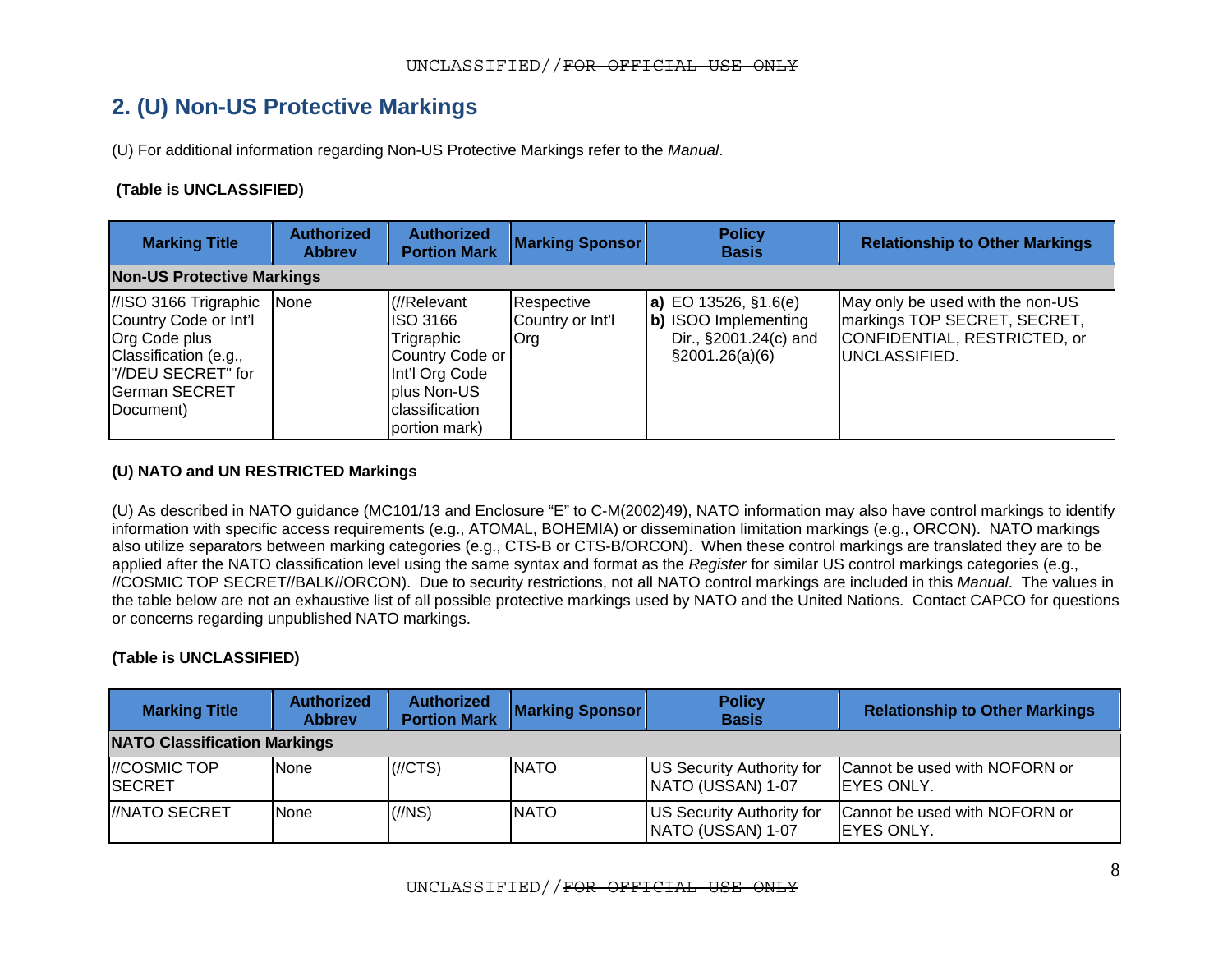| <b>Marking Title</b>                  | <b>Authorized</b><br><b>Abbrev</b>           | <b>Authorized</b><br><b>Portion Mark</b> | <b>Marking Sponsor</b> | <b>Policy</b><br><b>Basis</b>                         | <b>Relationship to Other Markings</b>                                                                                                                         |  |  |  |
|---------------------------------------|----------------------------------------------|------------------------------------------|------------------------|-------------------------------------------------------|---------------------------------------------------------------------------------------------------------------------------------------------------------------|--|--|--|
| //NATO<br><b>CONFIDENTIAL</b>         | <b>None</b>                                  | $\left(\frac{1}{N}C\right)$              | <b>NATO</b>            | US Security Authority for<br>NATO (USSAN) 1-07        | ICannot be used with NOFORN or<br><b>EYES ONLY.</b>                                                                                                           |  |  |  |
| //NATO RESTRICTED None                |                                              | $\frac{1}{\sqrt{NR}}$                    | <b>NATO</b>            | US Security Authority for<br>NATO (USSAN) 1-07        | Cannot be used with NOFORN or<br><b>IEYES ONLY.</b>                                                                                                           |  |  |  |
| //NATO<br><b>UNCLASSIFIED</b>         | None                                         | $\frac{1}{2}$                            | <b>NATO</b>            | <b>US Security Authority for</b><br>NATO (USSAN) 1-07 | Cannot be used with NOFORN or<br><b>IEYES ONLY.</b>                                                                                                           |  |  |  |
| <b>NATO Special Category Markings</b> |                                              |                                          |                        |                                                       |                                                                                                                                                               |  |  |  |
| <b>ATOMAL</b>                         | <b>None</b>                                  | (ATOMAL)                                 | <b>NATO</b>            | US Security Authority for<br>NATO (USSAN) 1-07        | May only be used with NATO<br>classification markings COSMIC TOP<br>SECRET, NATO SECRET, or NATO<br>CONFIDENTIAL. Cannot be used with<br>NOFORN or EYES ONLY. |  |  |  |
| <b>BOHEMIA</b>                        | None                                         | (BOHEMIA)                                | <b>INATO</b>           | US Security Authority for<br>NATO (USSAN) 1-07        | Cannot be used with BALK, NOFORN,<br>or EYES ONLY. Requires COSMIC<br>TOP SECRET.                                                                             |  |  |  |
| <b>BALK</b>                           | <b>None</b>                                  | (BALK)                                   | <b>NATO</b>            | US Security Authority for<br>NATO (USSAN) 1-07        | Cannot be used with BOHEMIA,<br>NOFORN, or EYES ONLY. Requires<br>COSMIC TOP SECRET. Replaces<br><b>BOHEMIA</b> in an exercise scenario.                      |  |  |  |
|                                       | <b>United Nations Classification Marking</b> |                                          |                        |                                                       |                                                                                                                                                               |  |  |  |
| UN RESTRICTED                         | None                                         | None                                     | <b>United Nations</b>  | Refer to the appropriate<br>CONOPS.                   | Cannot be used with any other type of<br>classification and/or control markings.                                                                              |  |  |  |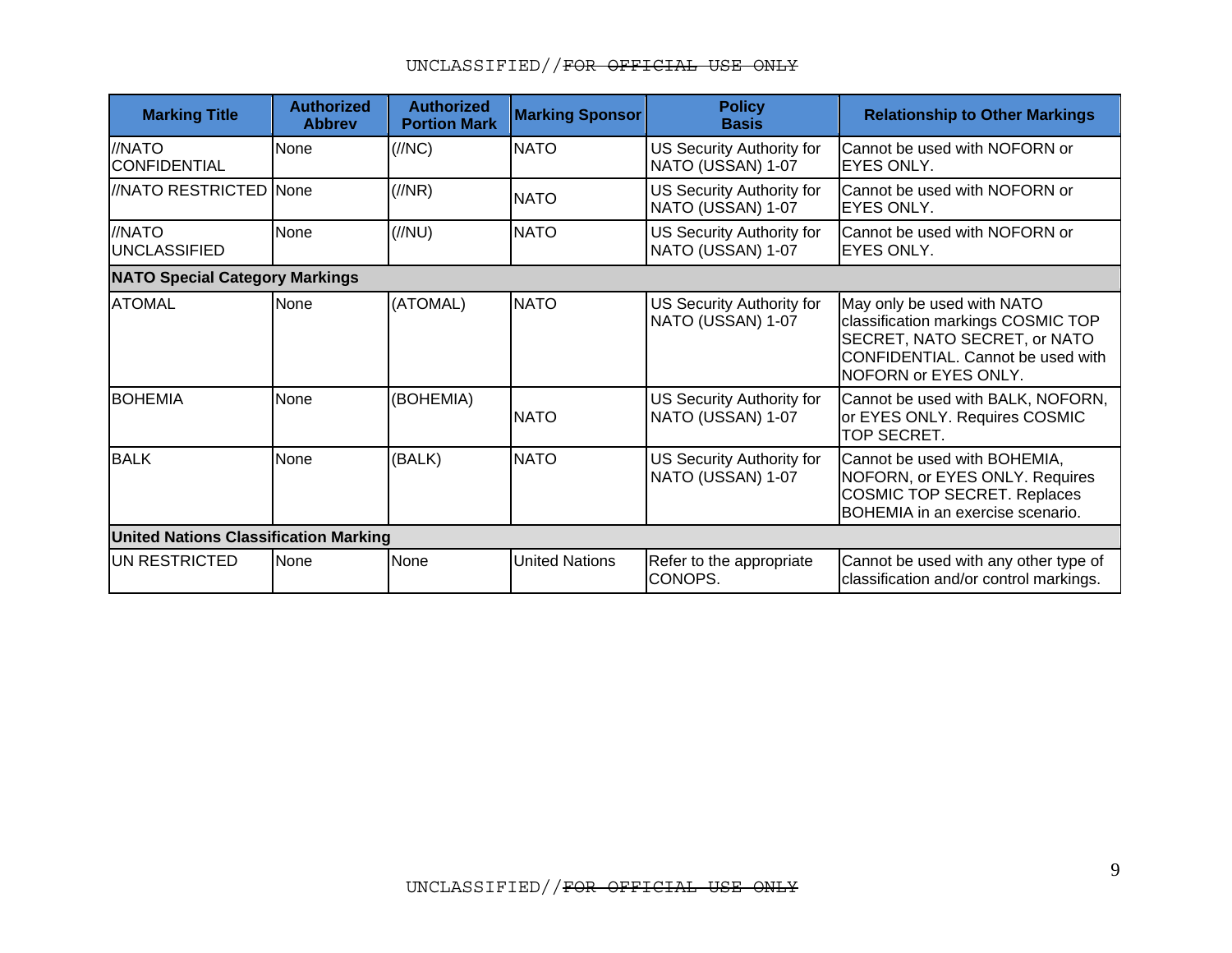## **3. (U) Joint Classification Markings**

(U) JOINT classified information for which the US is a co-owner no longer carries an implied release to the co-owners and requires the appropriate foreign disclosure or release marking at the portion and banner level per ICD 710, § G.

(U) For additional information regarding Joint Classification Markings refer to the *Manual*.

|  |  | (Table is UNCLASSIFIED) |
|--|--|-------------------------|
|--|--|-------------------------|

<span id="page-9-0"></span>

| <b>Marking Title</b>                                                                                                                                                                                                                   | <b>Authorized</b><br><b>Abbrev</b> | <b>Authorized</b><br><b>Portion Mark</b>                                                                                                                                                                                                                                                                                                                                                                                                             | <b>Marking Sponsor</b>        | <b>Policy Basis</b>                     | <b>Relationship to Other Markings</b>                                                                                                                                                                                                                                                                                                                                                                                                                                                                                                             |  |  |  |  |
|----------------------------------------------------------------------------------------------------------------------------------------------------------------------------------------------------------------------------------------|------------------------------------|------------------------------------------------------------------------------------------------------------------------------------------------------------------------------------------------------------------------------------------------------------------------------------------------------------------------------------------------------------------------------------------------------------------------------------------------------|-------------------------------|-----------------------------------------|---------------------------------------------------------------------------------------------------------------------------------------------------------------------------------------------------------------------------------------------------------------------------------------------------------------------------------------------------------------------------------------------------------------------------------------------------------------------------------------------------------------------------------------------------|--|--|--|--|
| <b>Joint Classification Marking</b>                                                                                                                                                                                                    |                                    |                                                                                                                                                                                                                                                                                                                                                                                                                                                      |                               |                                         |                                                                                                                                                                                                                                                                                                                                                                                                                                                                                                                                                   |  |  |  |  |
| //JOINT [classification]<br>plus ISO 3166<br><b>Trigraphic Country</b><br>Codes/Int'l Org Codes<br>(e.g., "//JOINT<br><b>SECRET DEU</b><br>USA//REL TO USA.<br>[list]" for a joint<br><b>German and USA</b><br><b>SECRET Document)</b> | None                               | $+$ TNIOL\\)<br>class. portion<br>mark + Relevant Orgs<br>ISO 3166<br>Trigraphic<br>Country<br>Codes/Int'l Org<br>Codes//REL TO<br>USA, [list]") The<br>country list must<br>be expanded if<br>the portion's<br>country/int'l org.<br>list is different<br>from the banner<br>line JOINT<br>marking.<br>$+$ TNIOL\\)<br>class. portion<br>mark//REL) May<br>be used if the<br>portion's<br>country/ int'l org.<br>list is the same<br>as the banner. | Respective<br>Countries/Int'l | a) EO 13526, § 6.1 (r)(2)<br>b) ICD 710 | May only be used with the non-US<br>markings TOP SECRET, SECRET,<br>CONFIDENTIAL, RESTRICTED, or<br>UNCLASSIFIED.<br><b>RESTRICTED</b> is the non-US<br>classification for which there is no US<br>equivalent marking and shall not be<br>used when USA is one of the co-<br>owners.<br>The JOINT marking in the banner line<br>indicates co-ownership and implied<br>releasability of the entire document only<br>to the co-owners.<br>All JOINT information is withheld from<br>further release until approved for<br>release by the co-owners. |  |  |  |  |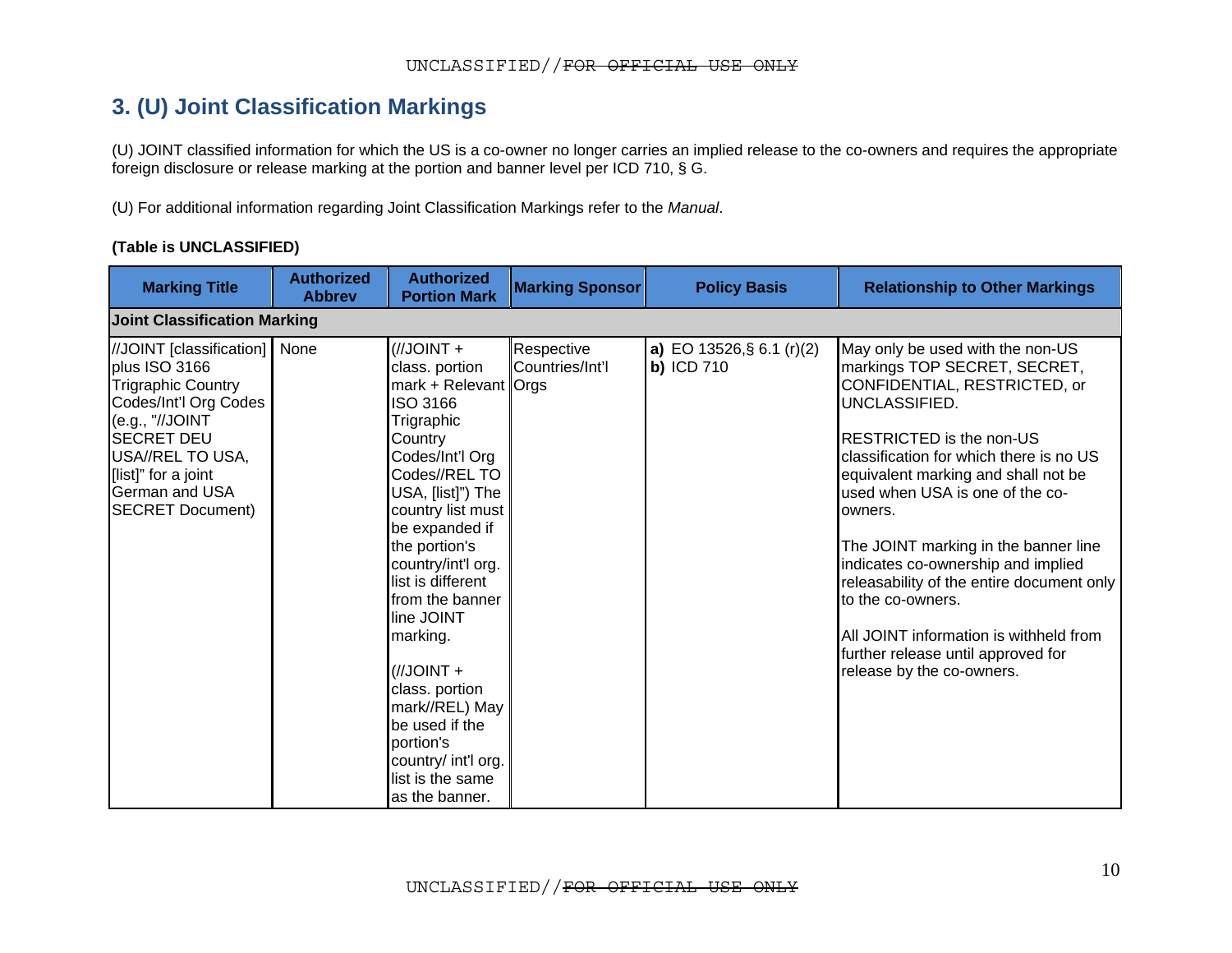### **4. (U) SCI Control System Markings**

(U) Classified information, as defined by and under the purview of ICD 710, shall be explicitly marked for appropriate foreign disclosure or release at the portion and banner level. Originators of information are responsible for determining appropriate classification markings for the information they produce, and for applying the appropriate control markings that implement DNI guidelines for dissemination (foreign and domestic).

(U) For additional information regarding SCI Control System Markings refer to the *Manual*.

**NOTE:** All SCI control systems, compartments within control systems, and sub-compartments within compartments shall be ordered alphanumerically (this ordering guidance applies for both published and unpublished markings).

#### **(Table is U//FOUO in aggregate, all portions are UNCLASSIFIED unless marked otherwise)**

<span id="page-10-0"></span>

| <b>Marking Title</b>           | <b>Authorized</b><br><b>Abbrey</b> | <b>Authorized</b><br><b>Portion Mark</b> | <b>Marking</b><br><b>Sponsor</b> | <b>Policy</b><br><b>Basis</b>                                                                                                    | <b>Relationship to Other Markings</b>                                                                                                                                                                                                                                                                                                                                                                                        |
|--------------------------------|------------------------------------|------------------------------------------|----------------------------------|----------------------------------------------------------------------------------------------------------------------------------|------------------------------------------------------------------------------------------------------------------------------------------------------------------------------------------------------------------------------------------------------------------------------------------------------------------------------------------------------------------------------------------------------------------------------|
| <b>SCI HCS Control System</b>  |                                    |                                          |                                  |                                                                                                                                  |                                                                                                                                                                                                                                                                                                                                                                                                                              |
| <b>HCS</b>                     | <b>HCS</b>                         | (HCS)                                    | <b>DNI</b>                       | a) EO 13526, §4.3<br><b>b)</b> ICD 304<br>c) DCID $6/1$<br>d) ICD 710<br>e) HCS Program Manual<br>f) HCS Classification<br>Guide | May only be used with TOP SECRET,<br>SECRET, or CONFIDENTIAL.<br>NOFORN is required.<br>Note: Previously the term "HUMINT"<br>was registered as the marking title for<br>the HUMINT control system. Since<br>then, there has been confusion between<br>collateral "HUMINT" and "HUMINT" in<br>the compartmented category. When<br>creating new documents, if "HUMINT" is<br>present in the SCI category, change to<br>"HCS". |
| (U//FOUO) SCI HCS Compartments |                                    |                                          |                                  |                                                                                                                                  |                                                                                                                                                                                                                                                                                                                                                                                                                              |
| (U//FOUO)                      | (U//FOUO)                          | (U//FOUO)                                | <b>DNI</b>                       | a) EO 13526, §4.3<br>$b)$ ICD 304<br>c) DCID $6/1$<br>d) ICD 710<br>e) HCS Program Manual<br>f) HCS Classification<br>Guide      | May only be used with TOP SECRET or<br>SECRET.<br>Requires HCS, ORCON and NOFORN.                                                                                                                                                                                                                                                                                                                                            |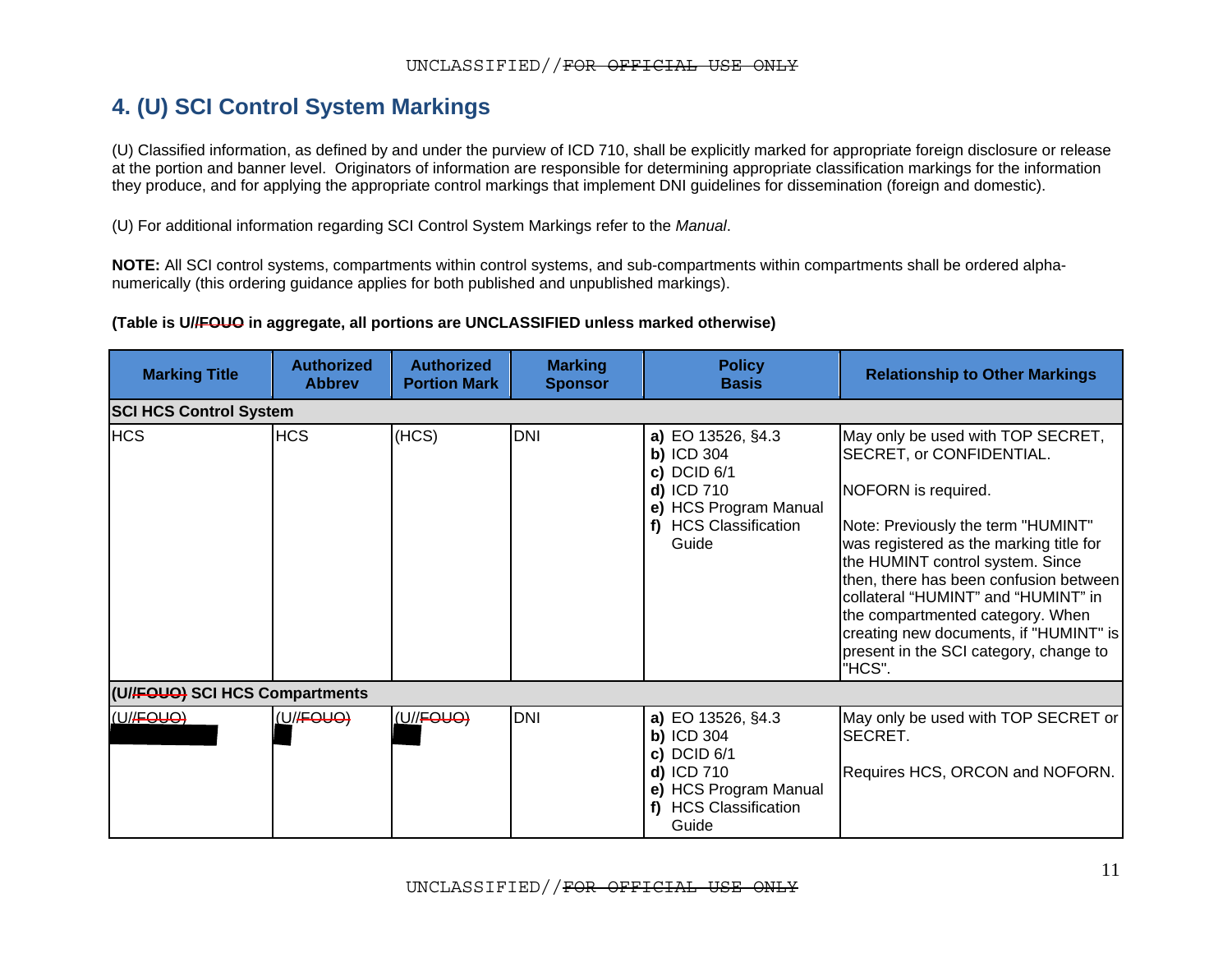| <b>Marking Title</b>               | <b>Authorized</b><br><b>Abbrev</b> | <b>Authorized</b><br><b>Portion Mark</b> | <b>Marking</b><br><b>Sponsor</b> | <b>Policy</b><br><b>Basis</b>                                                                                                    | <b>Relationship to Other Markings</b>                                                                                                                                                                                                   |
|------------------------------------|------------------------------------|------------------------------------------|----------------------------------|----------------------------------------------------------------------------------------------------------------------------------|-----------------------------------------------------------------------------------------------------------------------------------------------------------------------------------------------------------------------------------------|
| (U//FOUO)                          | <u>(U</u> //FOUO)                  | (U//FOUO)                                | <b>DNI</b>                       | a) EO 13526, §4.3<br><b>b) ICD 304</b><br>c) DCID $6/1$<br>d) ICD 710<br>e) HCS Program Manual<br>f) HCS Classification<br>Guide | May only be used with TOP SECRET or<br><b>ISECRET.</b><br>Requires HCS and NOFORN.                                                                                                                                                      |
| (U//FOUO) SCI HCS Sub-compartments |                                    |                                          |                                  |                                                                                                                                  |                                                                                                                                                                                                                                         |
| (U//FOUO)                          | (UHFOUO)                           | (U//FOUQ)                                | <b>DNI</b>                       | a) EO 13526, §4.3<br><b>b) ICD 304</b><br>c) DCID $6/1$<br>d) ICD 710<br>e) HCS Program Manual<br>f) HCS Classification<br>Guide | May only be used with TOP SECRET or<br><b>SECRET.</b><br>(U//FOUO) Requires<br>, ORCON,<br>and NOFORN.<br>(U//FOUO) If multiple<br>identifiers are present, order alpha-<br>numerically and use a space to<br>separate each identifier. |
| (U//FOUO)                          | (U//FOUO)                          | (U//FOUO)                                | <b>DNI</b>                       | a) EO 13526, §4.3<br>$b)$ ICD 304<br>c) DCID $6/1$<br>d) ICD 710<br>e) HCS Program Manual<br>f) HCS Classification<br>Guide      | Requires TOP SECRET or SECRET.<br>(U//FOUO) Requires<br>, ORCON,<br>and NOFORN.<br>(U//FOUO) If multiple<br>identifiers are present, order alpha-<br>numerically and use a preceding space<br>to separate each identifier.              |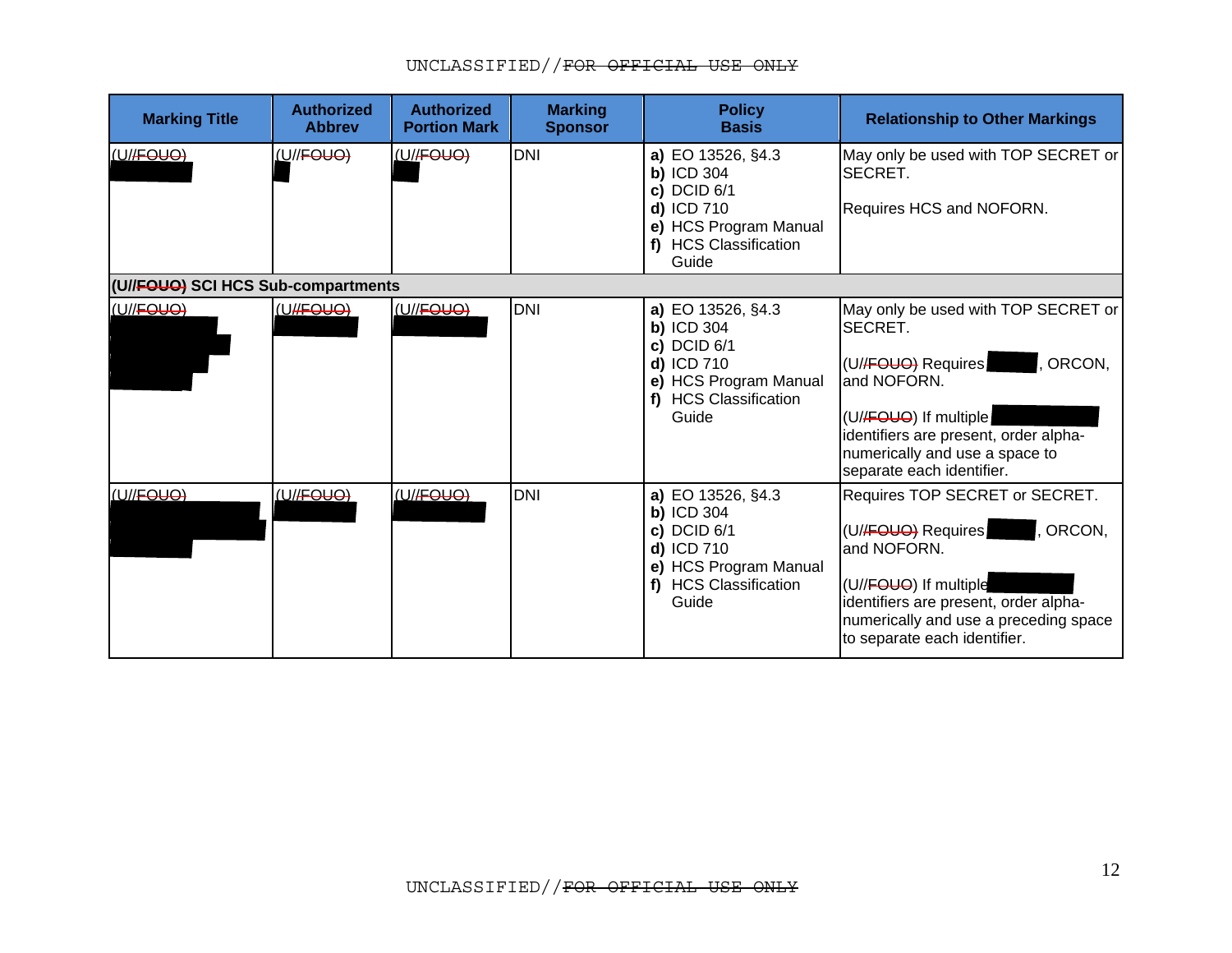| <b>Marking Title</b>             | <b>Authorized</b><br><b>Abbrev</b> | <b>Authorized</b><br><b>Portion Mark</b> | <b>Marking</b><br><b>Sponsor</b> | <b>Policy</b><br><b>Basis</b>                                                                                                                                                        | <b>Relationship to Other Markings</b>                                                                                                                                                                                                                                                                                                                                              |
|----------------------------------|------------------------------------|------------------------------------------|----------------------------------|--------------------------------------------------------------------------------------------------------------------------------------------------------------------------------------|------------------------------------------------------------------------------------------------------------------------------------------------------------------------------------------------------------------------------------------------------------------------------------------------------------------------------------------------------------------------------------|
| <b>SCI KDK Control System</b>    |                                    |                                          |                                  |                                                                                                                                                                                      |                                                                                                                                                                                                                                                                                                                                                                                    |
| KLONDIKE                         | <b>KDK</b>                         | (KDK)                                    | <b>DNI</b>                       | a) EO 13526, §4.3<br>b) DNI Memo, M-07-7202, SECRET.<br>27 Feb 07<br>c) DCID $6/1$<br>d) ICD 710<br>e) NSG Manual CS 9201<br>f) KLONDIKE Control<br><b>System Security</b><br>Manual | May only be used with TOP SECRET or<br>NOFORN is required.                                                                                                                                                                                                                                                                                                                         |
| <b>SCI SI Control System</b>     |                                    |                                          |                                  |                                                                                                                                                                                      |                                                                                                                                                                                                                                                                                                                                                                                    |
| SI                               | <b>SI</b>                          | (SI)                                     | <b>DNI</b>                       | 1947, as amended,<br>Title I, §105 (b)(1)<br>b) DCID $6/1$<br>c) ICD 710<br>d) SIGINT Committee<br>e) SP0003<br>f) SISR                                                              | a) National Security Act of May only be used with TOP SECRET,<br>SECRET, or CONFIDENTIAL.                                                                                                                                                                                                                                                                                          |
| <b>SCI SI Compartments</b>       |                                    |                                          |                                  |                                                                                                                                                                                      |                                                                                                                                                                                                                                                                                                                                                                                    |
| SI-[3 alpha characters] SI-[XXX] |                                    | $(SI-[XXX])$                             | <b>DNI</b>                       | a) DCID 6/1<br><b>b) ICD 710</b><br>c) NSA/CSS Policy 1-41                                                                                                                           | Requires TOP SECRET.<br>Requires SI.<br>If multiple compartments are present,<br>order alphabetically and use a hyphen<br>preceding each compartment.<br>SCI type indicators used to group<br>compartments, such as "ECI" shall not<br>be used in the banner line and portion<br>mark. For example information formerly<br>marked TS//SI-ECI ABC will now be<br>marked TS//SI-ABC. |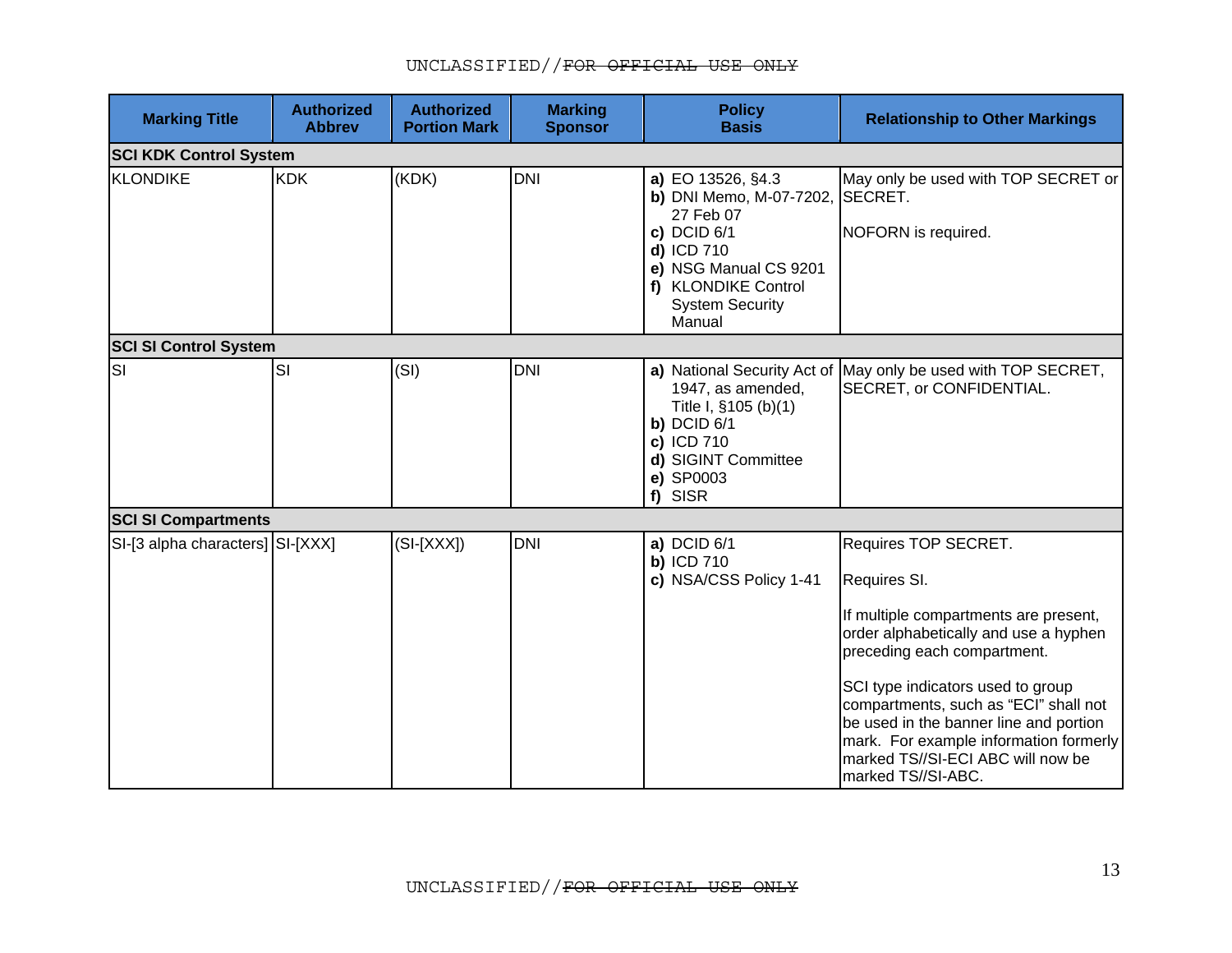| <b>Marking Title</b>                        | <b>Authorized</b><br><b>Abbrev</b> | <b>Authorized</b><br><b>Portion Mark</b> | <b>Marking</b><br><b>Sponsor</b> | <b>Policy</b><br><b>Basis</b>                                                                                                                                                                                      | <b>Relationship to Other Markings</b>                                                                                                             |
|---------------------------------------------|------------------------------------|------------------------------------------|----------------------------------|--------------------------------------------------------------------------------------------------------------------------------------------------------------------------------------------------------------------|---------------------------------------------------------------------------------------------------------------------------------------------------|
| -GAMMA                                      | -G                                 | $(-G)$                                   | <b>DNI</b>                       | a) National Security Act of Requires TOP SECRET.<br>1947, as amended,<br>Title I, §105 (b)(1)<br>b) $DCID 6/1$<br>c) ICD 710<br>d) SP0003                                                                          | Requires SI and ORCON.                                                                                                                            |
| <b>SCI SI Sub-compartments</b>              |                                    |                                          |                                  |                                                                                                                                                                                                                    |                                                                                                                                                   |
| -GAMMA [identifier (4<br>alpha characters)] | -G XXXX                            | (-G XXXX)                                | <b>DNI</b>                       | a) National Security Act of Requires TOP SECRET.<br>1947, as amended,<br>Title I, §105 (b)(1)<br>b) $DCID 6/1$<br>c) ICD 710<br>d) SP0003                                                                          | Requires SI-GAMMA and ORCON.<br>If multiple -GAMMA identifiers are<br>present, order alphabetically and use a<br>space preceding each identifier. |
| <b>SCI TK Control System</b>                |                                    |                                          |                                  |                                                                                                                                                                                                                    |                                                                                                                                                   |
| <b>TALENT KEYHOLE</b>                       | <b>TK</b>                          | (TK)                                     | <b>DNI</b>                       | a) White House<br>Memorandum of Aug.<br>26, 1960<br>$b)$ DCID $6/1$<br>c) ICD 710<br>d) SISR<br>e) Talent Keyhole Control<br><b>System Manual</b><br>f) DIA/DT Policy Series<br>g) NRO Classification<br>Guide 6.0 | May only be used with TOP SECRET or<br>SECRET.<br>May require RSEN for imagery product.                                                           |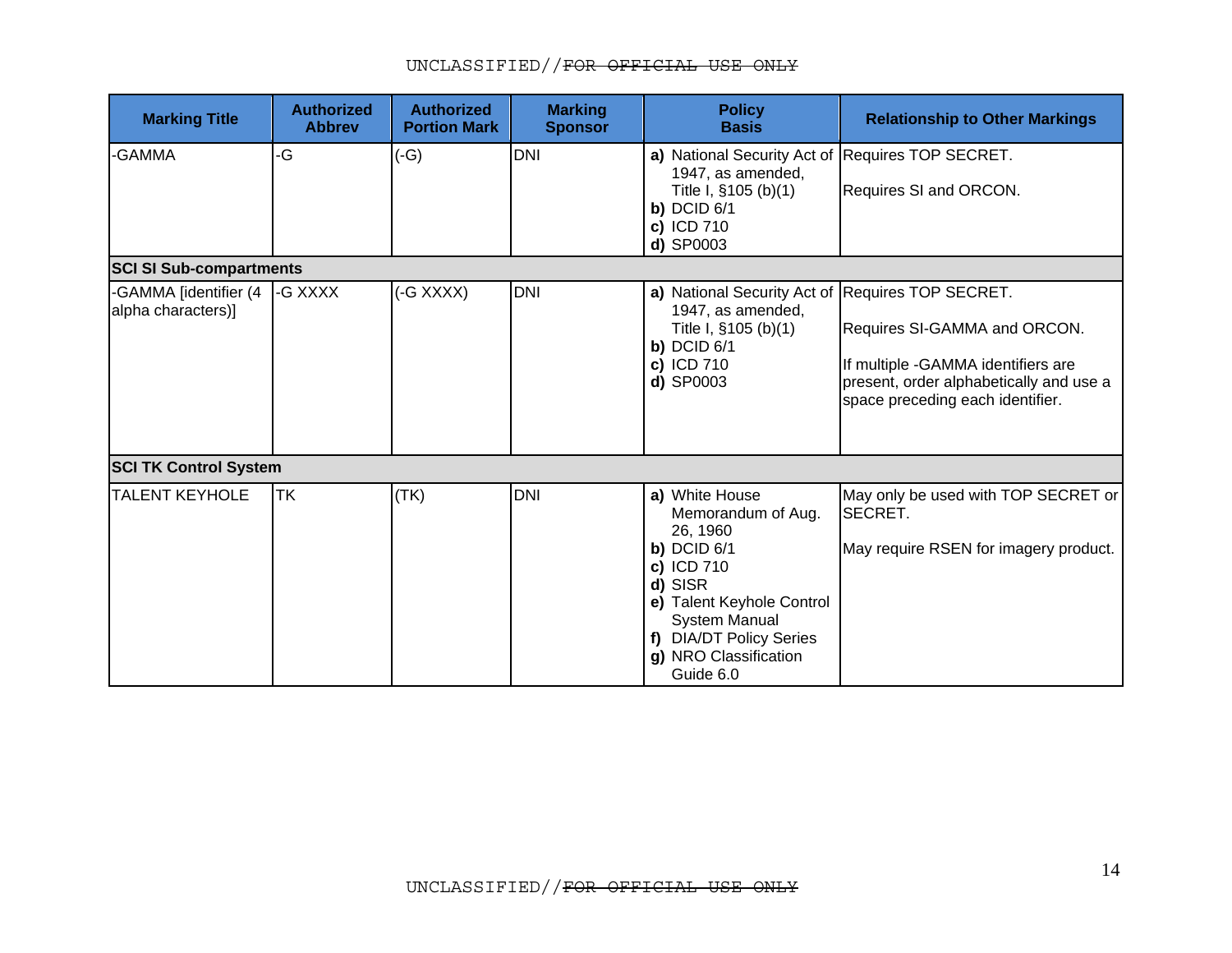## **5. (U) Special Access Program Markings**

(U) Classified information, as defined by and under the purview of ICD 710, shall be explicitly marked for appropriate foreign disclosure or release at the portion and banner level. Originators of information are responsible for determining appropriate classification markings for the information they produce, and for applying the appropriate control markings that implement DNI guidelines for dissemination (foreign and domestic).

(U) ICD 710 is not applicable to classified military information falling under the purview of National Policy and Procedures for the Disclosure of Classified Military Information to Foreign Governments and International Organizations (short title: National Disclosure Policy-1 (NDP-1 )). Within the Department of Defense, application of foreign release markings is accomplished by the Foreign Disclosure Officer (FDO) when foreign release is needed.

(U) For additional information regarding Special Access Program Markings refer to the *Manual*.

<span id="page-14-0"></span>

| <b>Marking Title</b>                                       | <b>Authorized</b><br><b>Abbrey</b>                                            | <b>Authorized</b><br><b>Portion Mark</b>      | <b>Marking</b><br><b>Sponsor</b>                       | <b>Policy</b><br><b>Basis</b>                                         | <b>Relationship to Other Markings</b>                                                                                                                                                                                                                                                                                                                                                                                    |
|------------------------------------------------------------|-------------------------------------------------------------------------------|-----------------------------------------------|--------------------------------------------------------|-----------------------------------------------------------------------|--------------------------------------------------------------------------------------------------------------------------------------------------------------------------------------------------------------------------------------------------------------------------------------------------------------------------------------------------------------------------------------------------------------------------|
| <b>Special Access Program Markings</b>                     |                                                                               |                                               |                                                        |                                                                       |                                                                                                                                                                                                                                                                                                                                                                                                                          |
| <b>SPECIAL ACCESS</b><br>REQUIRED-[program]<br>identifier] | SAR-[program<br>identifier] or<br>SAR-[program<br>identifier<br>abbreviation] | (SAR-[program<br>identifier<br>abbreviation]) | DNI, DoD, DOE,<br>DoS, DHS,<br><b>Attorney General</b> | a) EO 13526, §4.3<br>b) DoD 5200.1-R<br>$ c $ DOE 471.2<br>d) ICD 710 | May only be used with TOP SECRET,<br>SECRET, or CONFIDENTIAL.<br>Used in conjunction with the assigned<br>program identifier.<br>A program identifier is the program's<br>assigned nickname or codeword. For<br>formatting of multiple SARs, see the<br>Manual.<br>Multiple SAR program identifiers are<br>listed in alphabetic order separated<br>from one another by a single forward<br>slash and a repeating "SAR-". |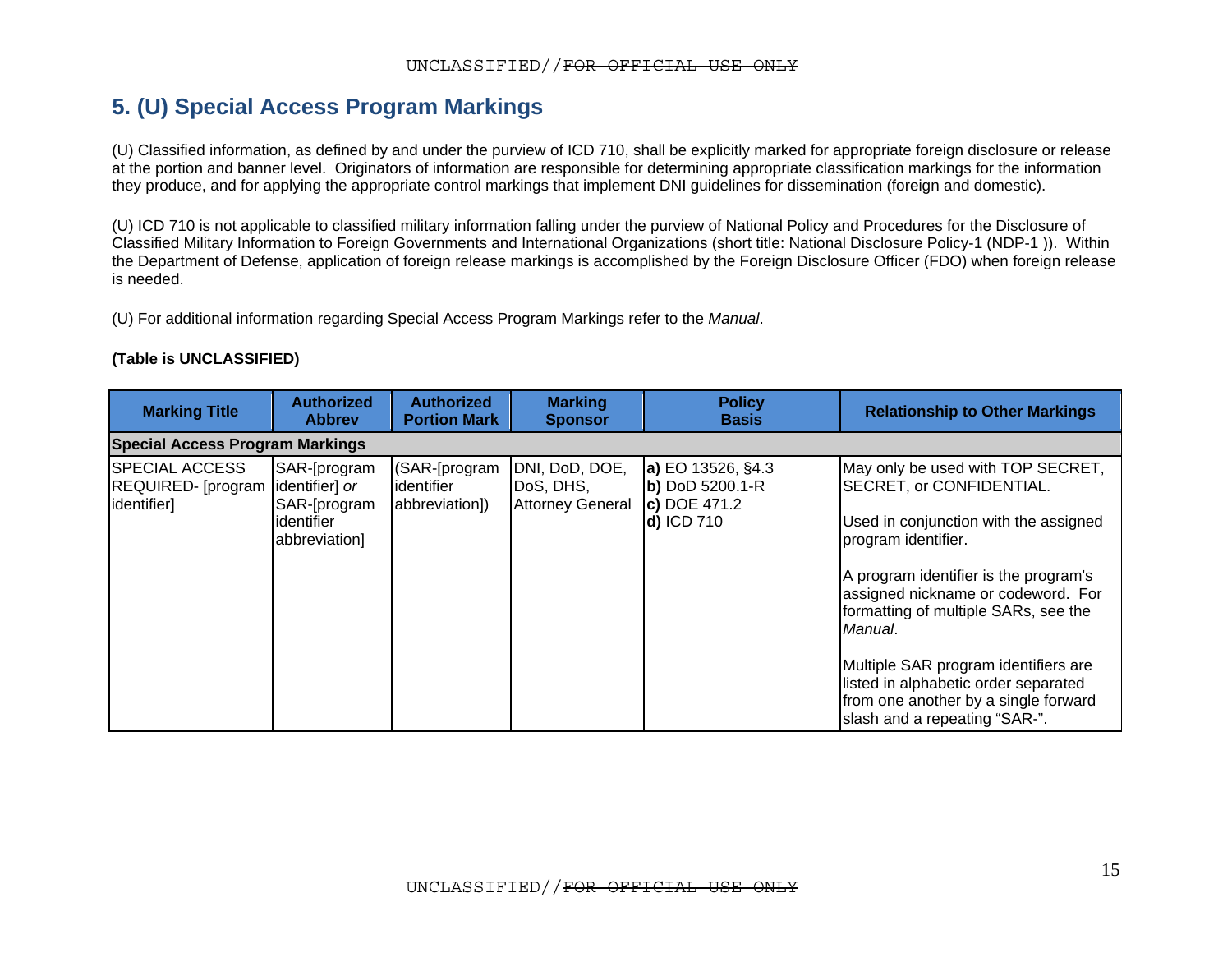# **6. (U) Atomic Energy Act Information Markings**

(U) Classified information, as defined by and under the purview of ICD 710, shall be explicitly marked for appropriate foreign disclosure or release at the portion and banner level. Originators of information are responsible for determining appropriate classification markings for the information they produce, and for applying the appropriate control markings that implement DNI guidelines for dissemination (foreign and domestic).

(U) ICD 710 is not applicable to classified military information falling under the purview of National Policy and Procedures for the Disclosure of Classified Military Information to Foreign Governments and International Organizations (short title: National Disclosure Policy-1 (NDP-1 )). Within the Department of Defense, application of foreign release markings is accomplished by the Foreign Disclosure Officer (FDO) when foreign release is needed.

(U) ICD 710 is not applicable to Atomic Energy Act information. Consult the Atomic Energy Act of 1954, as amended and 10 CFR 1045. For additional information, consult the Department of Energy (DOE).

(U) For information regarding Atomic Energy Act (AEA) Information Markings refer to the *Manual*.

<span id="page-15-0"></span>

| <b>Marking Title</b>                                                    | <b>Authorized</b><br><b>Abbrey</b>            | <b>Authorized</b><br><b>Portion Mark</b> | <b>Marking</b><br><b>Sponsor</b> | <b>Policy</b><br><b>Basis</b>                                                                       | <b>Relationship to Other Markings</b>                                                                                                                                                                                                     |  |  |  |  |  |
|-------------------------------------------------------------------------|-----------------------------------------------|------------------------------------------|----------------------------------|-----------------------------------------------------------------------------------------------------|-------------------------------------------------------------------------------------------------------------------------------------------------------------------------------------------------------------------------------------------|--|--|--|--|--|
|                                                                         | <b>Atomic Energy Act Information Markings</b> |                                          |                                  |                                                                                                     |                                                                                                                                                                                                                                           |  |  |  |  |  |
| RESTRICTED DATA                                                         | <b>RD</b>                                     | (RD)                                     | <b>DOE</b>                       | a) Atomic Energy Act of<br>1954, as amended,<br>$§141-143$<br>b) 10 CFR 1045                        | May only be used with TOP SECRET,<br>SECRET, or CONFIDENTIAL.                                                                                                                                                                             |  |  |  |  |  |
| -CRITICAL NUCLEAR  -CNWDI<br><b>WEAPON DESIGN</b><br><b>INFORMATION</b> |                                               | (-CNWDI)                                 | <b>IDD</b>                       | a) Atomic Energy Act of<br>1954, as<br>amended, $§$ 141-143<br>b) DoD 5200.1-R<br>$c)$ DoD 5210.2   | May only be used with TOP SECRET<br>or SECRET. Requires RD.                                                                                                                                                                               |  |  |  |  |  |
| -SIGMA [#]                                                              | <b>None</b>                                   | $(-SG [#])$                              | <b>DOE</b>                       | a) Atomic Energy Act of<br>1954, as amended,<br>$§141-143$<br>$b)$ DOE Order 475.2<br>c) DOE 5610.2 | May only be used with TOP SECRET,<br>SECRET, or CONFIDENTIAL. Requires<br>RD or FRD. [#] Represents the SIGMA<br>number, which ranges from 1 to 99.<br>SIGMA numbers shall be listed<br>numerically with a space preceding<br>each value. |  |  |  |  |  |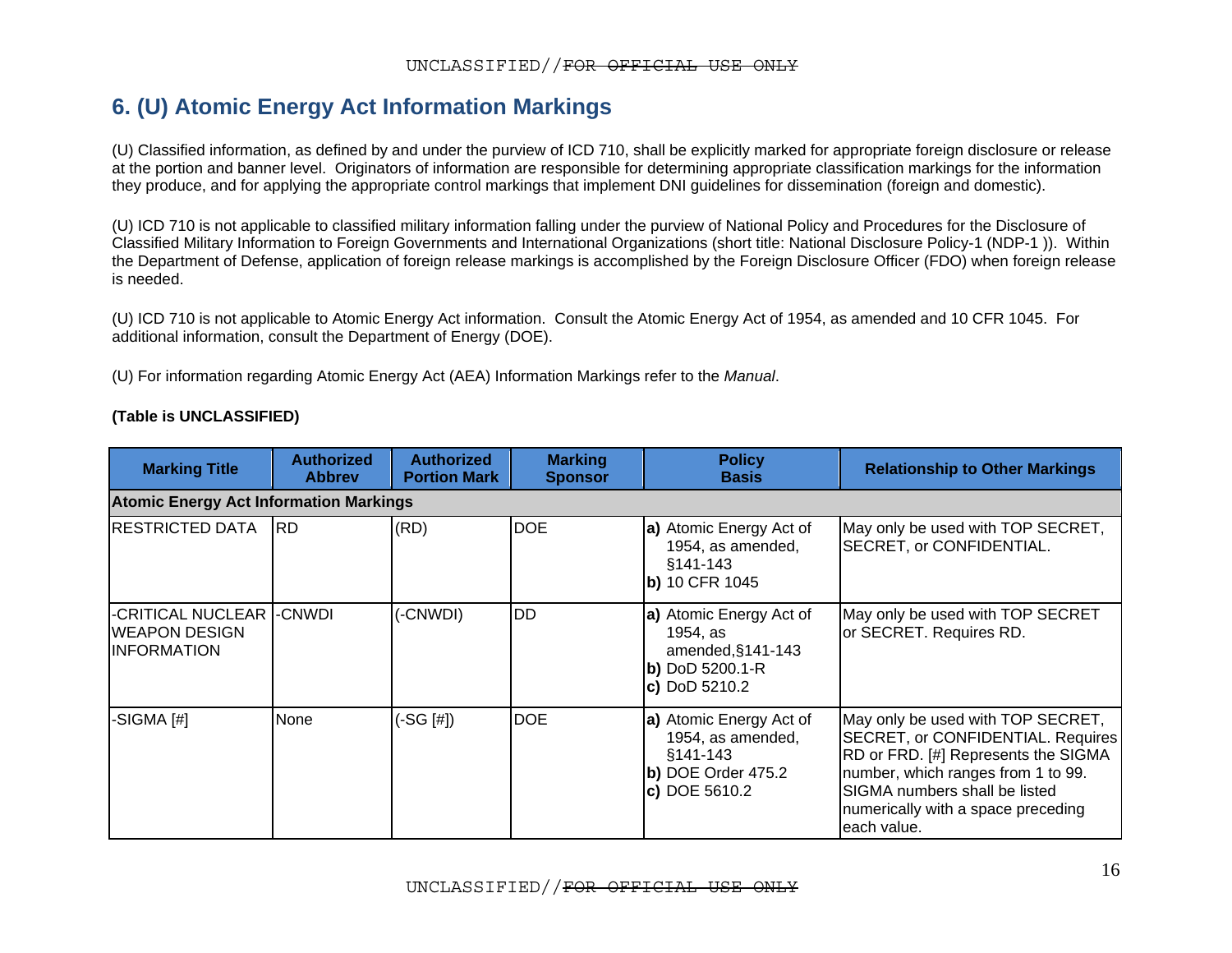| <b>Marking Title</b>                                                                 | <b>Authorized</b><br><b>Abbrev</b> | <b>Authorized</b><br><b>Portion Mark</b> | <b>Marking</b><br><b>Sponsor</b> | <b>Policy</b><br><b>Basis</b>                                                                     | <b>Relationship to Other Markings</b>                                                                                                                               |
|--------------------------------------------------------------------------------------|------------------------------------|------------------------------------------|----------------------------------|---------------------------------------------------------------------------------------------------|---------------------------------------------------------------------------------------------------------------------------------------------------------------------|
| FORMERLY<br><b>RESTRICTED DATA</b>                                                   | <b>FRD</b>                         | (FRD)                                    | DoD and DOE                      | a) Atomic Energy Act of<br>1954, as amended,<br>§141-143<br>b) 10 CFR 1045<br>c) DOE Order 475.2  | May only be used with TOP SECRET,<br>SECRET, or CONFIDENTIAL.                                                                                                       |
| -SIGMA [#]                                                                           | None                               | (-SG [#])                                | <b>DOE</b>                       | a) Atomic Energy Act of<br>143                                                                    | May only be used with TOP SECRET,<br>1954, as amended, 141- SECRET, or CONFIDENTIAL.                                                                                |
|                                                                                      |                                    |                                          |                                  | b) DOE Order 475.2<br>c) DOE 5610.2                                                               | Requires RD or FRD.                                                                                                                                                 |
|                                                                                      |                                    |                                          |                                  |                                                                                                   | The "[#]" represents the SIGMA<br>number, which ranges from 1 to 99.<br>Multiple SIGMA numbers shall be listed<br>numerically with a space preceding<br>each value. |
| <b>DOD UNCLASSIFIED</b><br> CONTROLLED<br>NUCLEAR<br><b>INFORMATION</b>              | <b>DOD UCNI</b>                    | (DCNI)                                   | DoD                              | a) Atomic Energy Act of<br>1954, as amended,<br>§141-143<br>b) DoD 5210.83                        | For use only with UNCLASSIFIED.<br>Specific physical protection and access<br>requirements apply.                                                                   |
| <b>DOE UNCLASSIFIED</b><br><b>CONTROLLED</b><br><b>NUCLEAR</b><br><b>INFORMATION</b> | <b>DOE UCNI</b>                    | (UCNI)                                   | <b>DOE</b>                       | a) Atomic Energy Act of<br>1954, as amended,<br>§141-143<br>b) 10 CFR, Part 1017<br>c) DOE 471.1B | For use only with UNCLASSIFIED.<br>Specific physical protection and access<br>requirements apply.                                                                   |
| TRANSCLASSIFIED<br><b>FOREIGN NUCLEAR</b><br><b>INFORMATION</b>                      | <b>TFNI</b>                        | (TFNI)                                   | <b>DOE</b>                       | a) Atomic Energy Act of<br>1954, as amended,<br>§141-143<br>b) EO 13526<br>c) 32 CFR Part 2001    | May only be used with TOP SECRET,<br>SECRET, or CONFIDENTIAL.                                                                                                       |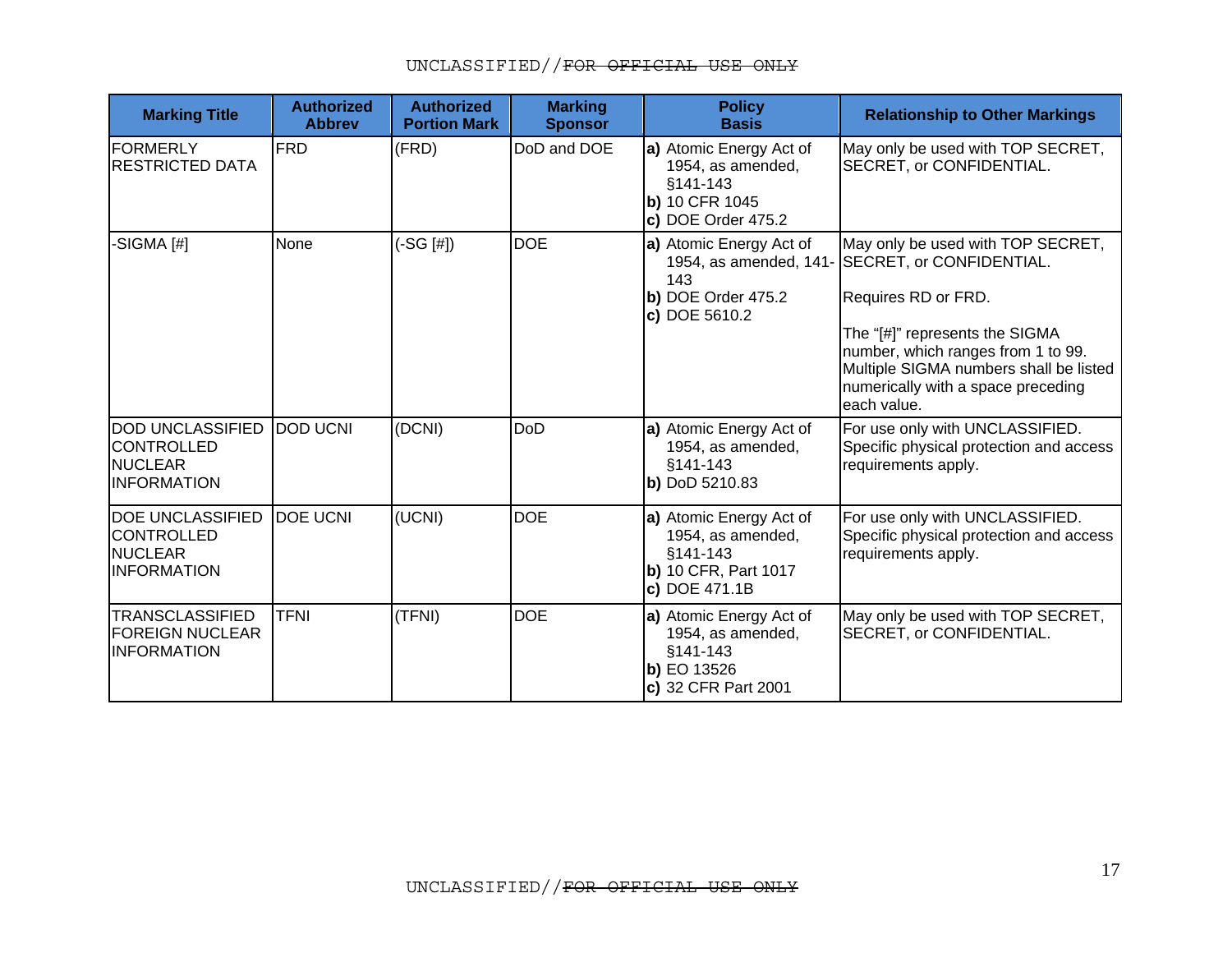### **7. (U) Foreign Government Information Markings**

(U) Classified information, as defined by and under the purview of ICD 710, shall be explicitly marked for appropriate foreign disclosure or release at the portion and banner level. Originators of information are responsible for determining appropriate classification markings for the information they produce, and for applying the appropriate control markings that implement DNI guidelines for dissemination (foreign and domestic).

(U) ICD 710 is not applicable to classified military information falling under the purview of National Policy and Procedures for the Disclosure of Classified Military Information to Foreign Governments and International Organizations (short title: National Disclosure Policy-1 (NDP-1 )). Within the Department of Defense, application of foreign release markings is accomplished by the Foreign Disclosure Officer (FDO) when foreign release is needed.

(U) For additional information regarding FGI Markings refer to the *Manual*.

<span id="page-17-0"></span>

| <b>Marking Title</b>                                                                                                                                                                                                              | <b>Authorized</b><br><b>Abbrey</b>                                                                                                 | <b>Authorized</b><br><b>Portion Mark</b>                                                                                                                                                                                        | <b>Marking</b><br><b>Sponsor</b>                                   | <b>Policy</b><br><b>Basis</b>              | <b>Relationship to Other Markings</b>                                                                                                                                                                                                                                                                                                                                                              |  |  |  |  |
|-----------------------------------------------------------------------------------------------------------------------------------------------------------------------------------------------------------------------------------|------------------------------------------------------------------------------------------------------------------------------------|---------------------------------------------------------------------------------------------------------------------------------------------------------------------------------------------------------------------------------|--------------------------------------------------------------------|--------------------------------------------|----------------------------------------------------------------------------------------------------------------------------------------------------------------------------------------------------------------------------------------------------------------------------------------------------------------------------------------------------------------------------------------------------|--|--|--|--|
| <b>Foreign Government Information Markings</b>                                                                                                                                                                                    |                                                                                                                                    |                                                                                                                                                                                                                                 |                                                                    |                                            |                                                                                                                                                                                                                                                                                                                                                                                                    |  |  |  |  |
| //FOREIGN<br><b>GOVERNMENT</b><br><b>INFORMATION plus</b><br>ISO 3166 Trigraphic<br>Country Code(s)<br>and/or Int'l Org<br>Code(s) when<br>appropriate e.g., "//FGI Code(s) when<br><b>DEU</b> " for German<br><b>Information</b> | $\sqrt{FGI}$ +<br><b>Relevant ISO</b><br>3166 Trigraphic Country Code<br>Country<br>Code(s)<br>land/or<br>Int'l Org<br>appropriate | (//Relevant; ISO Respective<br>3166 Trigraphic Country<br>or Int'l Org<br>Code plus non-<br>US.<br>classification<br>portion mark)<br>lor<br>(NATO portion<br>mark) or (//FGI<br>plus non-US<br>Classification<br>Portion Mark) | <b>ISO 3166</b><br>Trigraphic<br>Country Code or<br>Int'l Org Code | <b>a)</b> EO 13526, $§6.1(r)$<br>§ 2001.54 | May only be used with the non-US<br>b) ISOO Implementing Dir., classification markings TOP SECRET,<br>SECRET, CONFIDENTIAL,<br><b>RESTRICTED, or UNCLASSIFIED.</b><br>Release or disclosure of FGI back to<br>the source country is not implied and<br>shall be approved by the responsible<br>agency.<br>All FGI is withheld from release until<br>approved for release by the source<br>country. |  |  |  |  |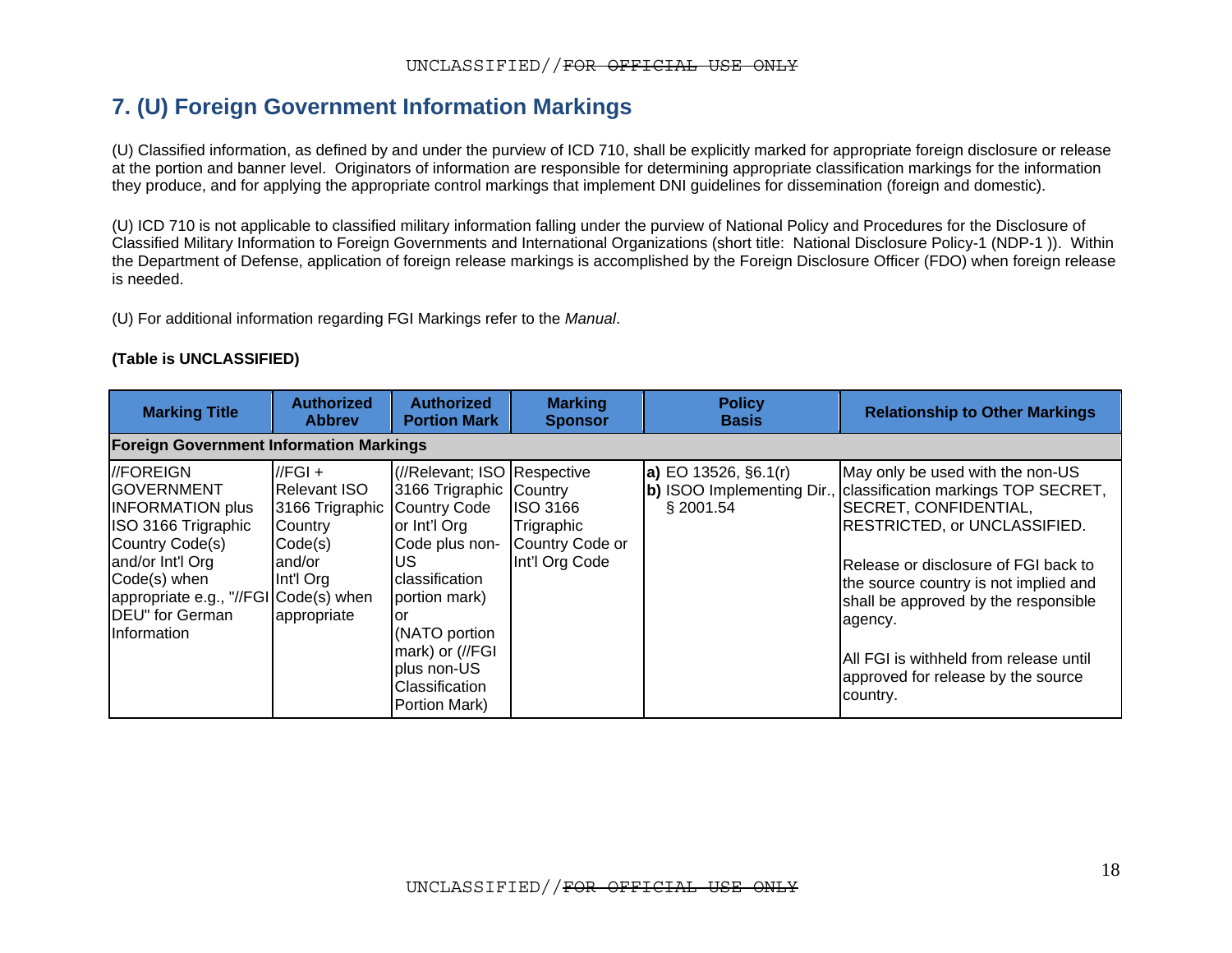### **8. (U) Dissemination Control Markings**

(U) Classified information, as defined by and under the purview of ICD 710, shall be explicitly marked for appropriate foreign disclosure or release at the portion and banner level. Originators of information are responsible for determining appropriate classification markings for the information they produce, and for applying the appropriate control markings that implement DNI guidelines for dissemination (foreign and domestic).

(U) ICD 710 is not applicable to classified military information falling under the purview of National Policy and Procedures for the Disclosure of Classified Military Information to Foreign Governments and International Organizations (short title: National Disclosure Policy-1 (NDP-1 )). Within the Department of Defense, application of foreign release markings is accomplished by the Foreign Disclosure Officer (FDO) when foreign release is needed.

(U) For additional information regarding Dissemination Control Markings refer to the *Manual*.

<span id="page-18-0"></span>

| <b>Marking Title</b>                   | <b>Authorized</b><br><b>Abbrev</b> | <b>Authorized</b><br><b>Portion Mark</b> | <b>Marking</b><br><b>Sponsor</b> | <b>Policy Basis</b>                                                                                                                                                                                                                                                 | <b>Relationship to Other Markings</b>                                                |
|----------------------------------------|------------------------------------|------------------------------------------|----------------------------------|---------------------------------------------------------------------------------------------------------------------------------------------------------------------------------------------------------------------------------------------------------------------|--------------------------------------------------------------------------------------|
| <b>Dissemination Control Markings</b>  |                                    |                                          |                                  |                                                                                                                                                                                                                                                                     |                                                                                      |
| RISK SENSITIVE                         | <b>RSEN</b>                        | (RS)                                     | <b>NGA</b>                       | a) NGA, Sensitive<br><b>Analytical Techniques</b><br>Procedural Guide, Feb<br>2006<br>b) NSGM documentation<br>where TK and RSEN<br>are used together<br>c) Talent Keyhole Control<br><b>System Manual</b><br>d) NSG GEOINT Security<br><b>Classification Guide</b> | May only be used with TOP SECRET or<br><b>SECRET.</b><br>Used with TK or collateral. |
| <b>FOR OFFICIAL USE</b><br><b>ONLY</b> | <b>FOUO</b>                        | (FOUO)                                   | Agency specific                  | Various Agencies                                                                                                                                                                                                                                                    | Cannot be used with classified<br>linformation.                                      |
| ORIGINATOR<br><b>CONTROLLED</b>        | <b>ORCON</b>                       | (OC)                                     | <b>DNI</b>                       | a) National Security Act of<br>1947, as amended,<br>\$103 (c)(5)<br>$\mathbf b$ ) DCID 6/6, $\hat{\mathbf S}$ IX.B<br>c) PDDNI Memo E/S<br>00124, dated 14<br>February 2008                                                                                         | May only be used with TOP SECRET,<br>SECRET, or CONFIDENTIAL.                        |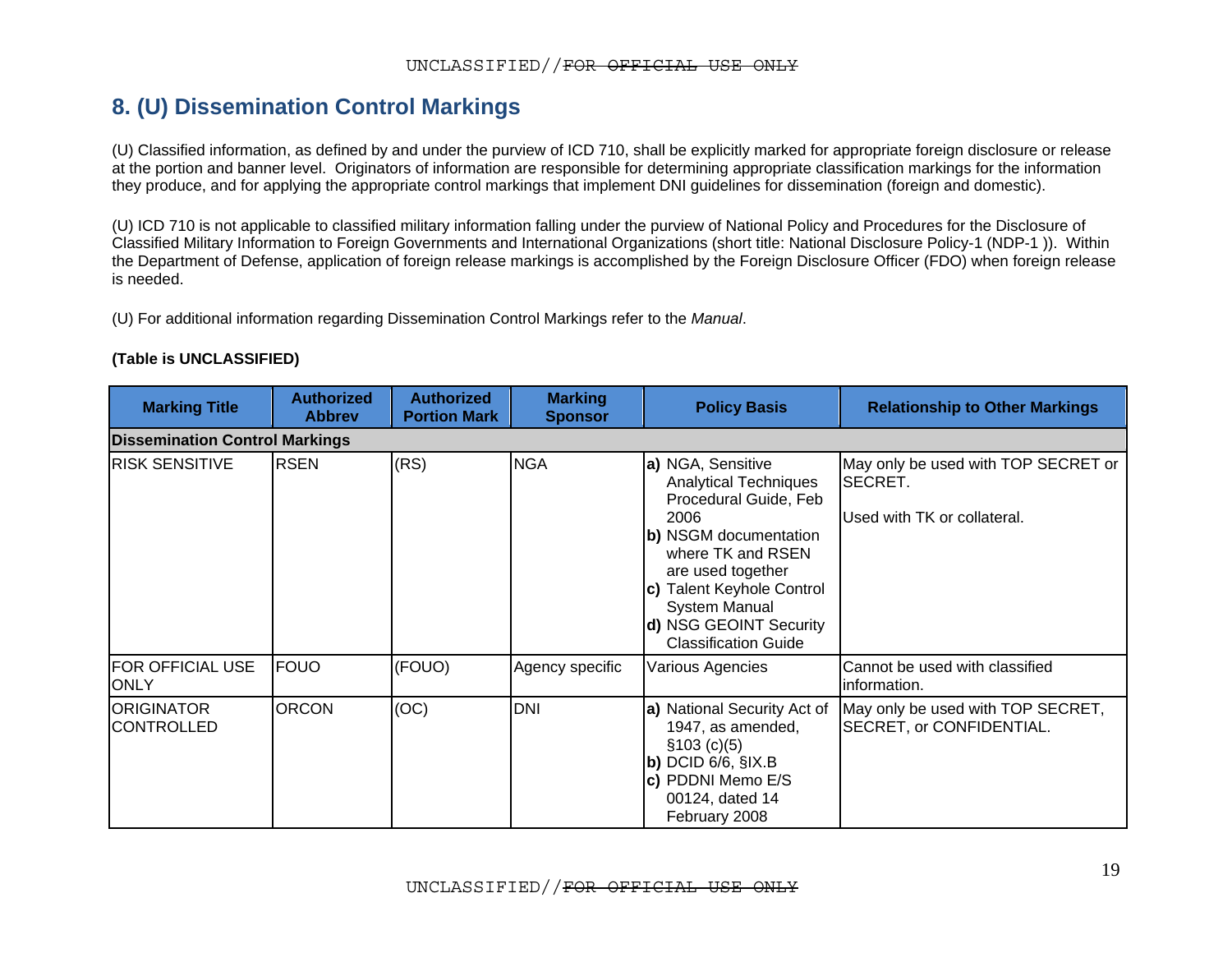| <b>Marking Title</b>                                                                                               | <b>Authorized</b><br><b>Abbrev</b> | <b>Authorized</b><br><b>Portion Mark</b>                                                                                                                                                                            | <b>Marking</b><br><b>Sponsor</b> | <b>Policy Basis</b>                                                                                                                       | <b>Relationship to Other Markings</b>                                                                                                                                                                                                                                                                                                                                                                                                                                                                                                                                                                                    |
|--------------------------------------------------------------------------------------------------------------------|------------------------------------|---------------------------------------------------------------------------------------------------------------------------------------------------------------------------------------------------------------------|----------------------------------|-------------------------------------------------------------------------------------------------------------------------------------------|--------------------------------------------------------------------------------------------------------------------------------------------------------------------------------------------------------------------------------------------------------------------------------------------------------------------------------------------------------------------------------------------------------------------------------------------------------------------------------------------------------------------------------------------------------------------------------------------------------------------------|
| CONTROLLED<br><b>IMAGERY</b>                                                                                       | <b>IMCON</b>                       | (IMC)                                                                                                                                                                                                               | <b>DNI</b>                       | a) National Security Act of<br>1947, as amended,<br>\$103 (c)(5)<br>$\vert$ b) DCID 6/6, $\frac{1}{2}$ IX.C                               | Requires SECRET.<br>May be used with NOFORN when<br>appropriate and approved by the SATP.                                                                                                                                                                                                                                                                                                                                                                                                                                                                                                                                |
| <b>NOT RELEASABLE</b><br><b>TO FOREIGN</b><br>NATIONALS                                                            | <b>NOFORN</b>                      | (NF)                                                                                                                                                                                                                | <b>DNI</b>                       | a) National Security Act of<br>1947, as amended,<br>\$103 (c)(5)<br>b) DCID $6/6$ , $\S$ IX.E<br>$c)$ DCID $6/7$<br>d) NDP-1              | May only be used with TOP SECRET,<br>SECRET, or CONFIDENTIAL.<br>Cannot be used with REL TO, RELIDO,<br>or EYES ONLY or DISPLAY ONLY.                                                                                                                                                                                                                                                                                                                                                                                                                                                                                    |
| <b>CAUTION-</b><br>PROPRIETARY<br><b>INFORMATION</b><br><b>INVOLVED</b>                                            | <b>PROPIN</b>                      | (PR)                                                                                                                                                                                                                | <b>DNI</b>                       | a) Trade Secrets Act, as<br>amended (18 USC<br>1905)<br>$\vert$ b) DCID 6/6, $\frac{1}{2}$ IX.D                                           | May only be used with TOP SECRET,<br>SECRET, CONFIDENTIAL, or<br>UNCLASSIFIED.                                                                                                                                                                                                                                                                                                                                                                                                                                                                                                                                           |
| <b>AUTHORIZED FOR</b><br>RELEASE<br>TOspecified ISO<br>3166 Trigraphic<br>Country Code(s) or<br>Int'l Org Code(s). | REL TO [list]                      | "(REL TO [list])"<br>If the portion's<br>[list] is different<br>from the banner<br>line REL TO<br>marking.<br>"(REL)" May be<br>used if portion's<br>[list] is the same<br>as the banner<br>line REL TO<br>marking. | DNI                              | a) National Security Act of<br>1947, as amended,<br>\$103 (c)(5)<br>$\mathbf b$ ) DCID 6/6, $\mathbf S$ IX.F<br>c) DCID $6/7$<br>d) NDP-1 | May only be used with TOP SECRET,<br>SECRET, or CONFIDENTIAL.<br>May be used with RELIDO. Cannot be<br>used with NOFORN or EYES ONLY.<br>When the use of "REL TO" is<br>appropriate, "USA" shall be included as<br>the first country code listed in the REL<br>TO string for US documents. After USA,<br>country trigraphic codes shall be listed in<br>alphabetical order followed by<br>tetragraph codes listed in alphabetical<br>order. Each code is separated by a<br>comma and a space.<br>When sourcing portions marked "(REL)"<br>carry forward the banner line list of<br>Country Code(s) or Int'l Org Code(s). |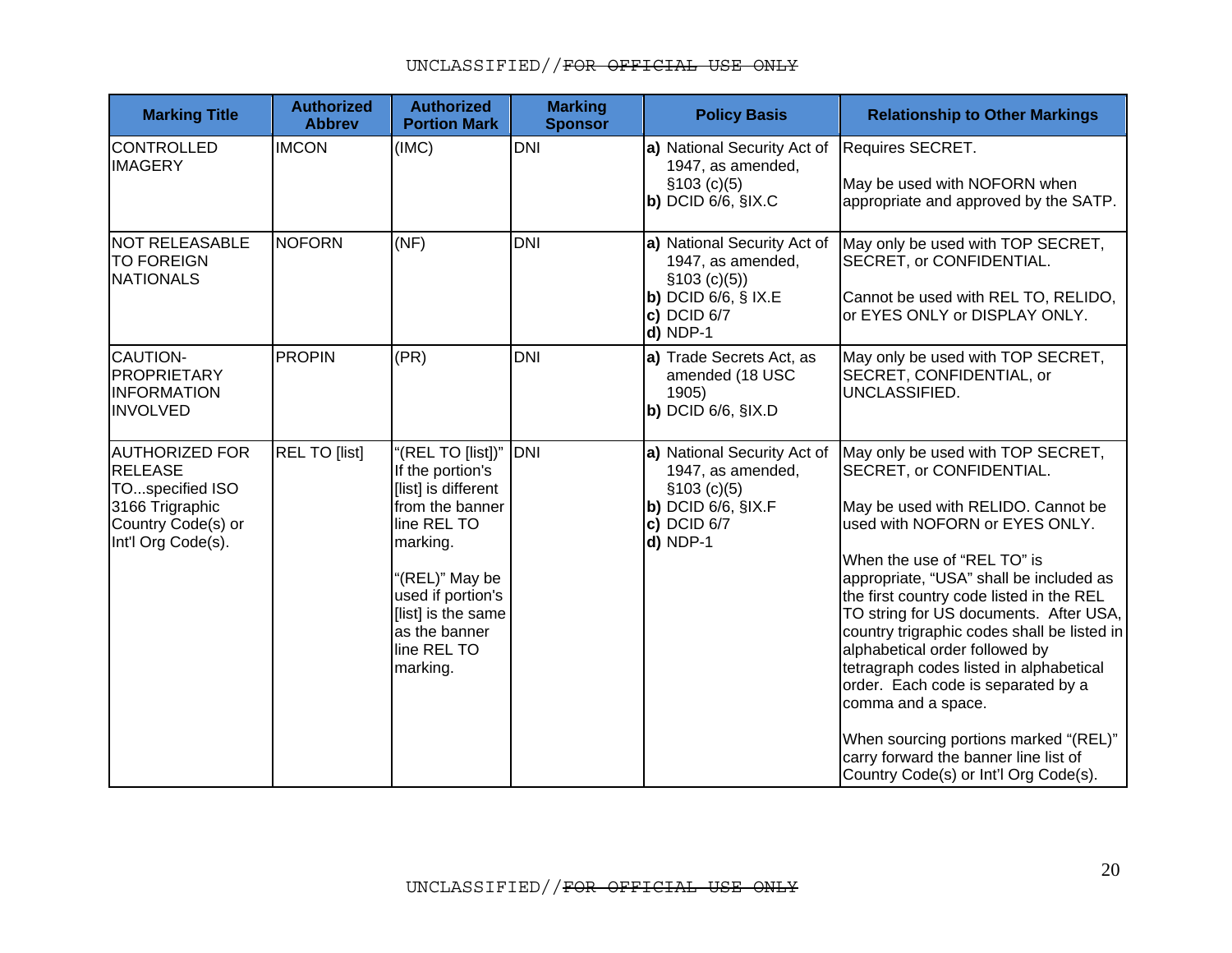| <b>Marking Title</b>                                                               | <b>Authorized</b><br><b>Abbrev</b> | <b>Authorized</b><br><b>Portion Mark</b>                                                                            | <b>Marking</b><br><b>Sponsor</b> | <b>Policy Basis</b>                                                                      | <b>Relationship to Other Markings</b>                                                                                                                                                                                                                                                                                                                                                                             |
|------------------------------------------------------------------------------------|------------------------------------|---------------------------------------------------------------------------------------------------------------------|----------------------------------|------------------------------------------------------------------------------------------|-------------------------------------------------------------------------------------------------------------------------------------------------------------------------------------------------------------------------------------------------------------------------------------------------------------------------------------------------------------------------------------------------------------------|
| <b>RELEASABLE BY</b><br><b>INFORMATION</b><br><b>DISCLOSURE</b><br><b>OFFICIAL</b> | <b>RELIDO</b>                      | (RELIDO)                                                                                                            | <b>DNI</b>                       | a) National Security Act of<br>1947, as amended,<br>\$103 (c)(5)<br><b>b) ICD 710 §G</b> | May be used only with TOP SECRET,<br>SECRET, or CONFIDENTIAL.<br>Applies to classified intelligence<br>information only. Authorizes only<br>Designated Intelligence Disclosure<br>Officials (DIDOs) to further release<br>material without consulting originator in<br>accordance with existing procedures.<br>May be used independently or with REL<br>TO. Cannot be used with NOFORN or<br><b>DISPLAY ONLY.</b> |
| USA/<br><b>EYES ONLY</b>                                                           | None                               | (EYES) or if<br>country list is<br>different from<br>document list<br>then same<br>format as<br>document<br>marking | <b>NSA</b>                       | NSA/CSS Classification<br>Manual 1-52                                                    | May be used only with TOP SECRET,<br>SECRET, or CONFIDENTIAL.<br>Cannot be used with NOFORN, REL TO<br>or DISPLAY ONLY. Can be used with<br>RELIDO. Used with one or more of the<br>four Second Party country codes (use<br>ISO 3166 country trigraphs).<br>Marking will be disestablished<br>September 10, 2012.                                                                                                 |
| (U//FOUO)                                                                          | None                               | (U//FOUO)                                                                                                           | <b>NSA</b>                       | SP0005                                                                                   | Requires TOP SECRET or SECRET.<br>May be used with SI.<br>Requires REL TO with the appropriate<br>ISO 3166 country trigraphs.<br>Marking will be disestablished<br>September 10, 2011.                                                                                                                                                                                                                            |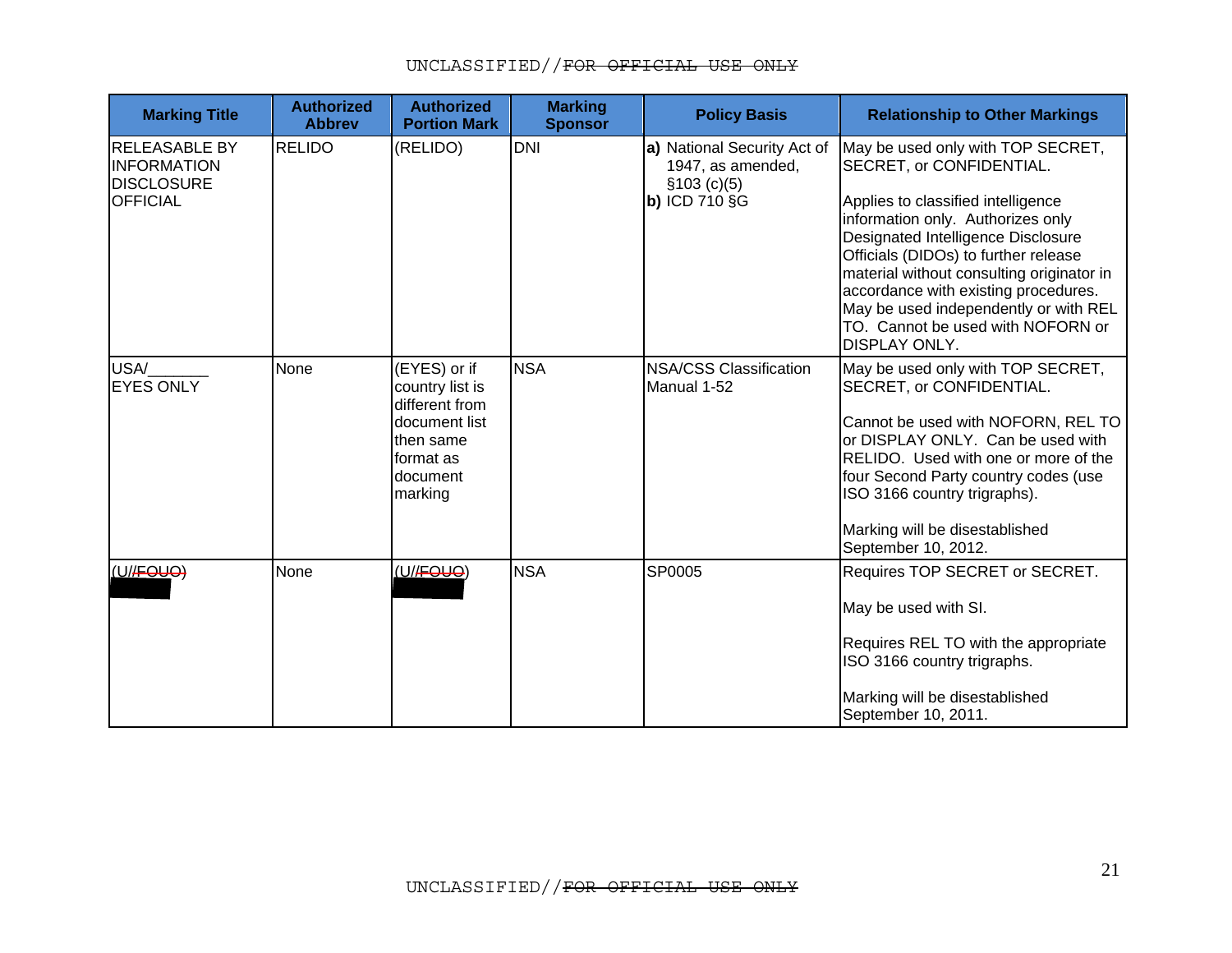| <b>Marking Title</b>                               | <b>Authorized</b><br><b>Abbrev</b> | <b>Authorized</b><br><b>Portion Mark</b>                                                   | <b>Marking</b><br><b>Sponsor</b> | <b>Policy Basis</b>                                                                                                                                                                                                                                           | <b>Relationship to Other Markings</b>                                                                                                                                                                                                                                                                                                                                                                                                                                                                                                                                                    |
|----------------------------------------------------|------------------------------------|--------------------------------------------------------------------------------------------|----------------------------------|---------------------------------------------------------------------------------------------------------------------------------------------------------------------------------------------------------------------------------------------------------------|------------------------------------------------------------------------------------------------------------------------------------------------------------------------------------------------------------------------------------------------------------------------------------------------------------------------------------------------------------------------------------------------------------------------------------------------------------------------------------------------------------------------------------------------------------------------------------------|
| <b>DEA SENSITIVE</b>                               | None                               | (DSEN)                                                                                     | <b>DEA</b>                       | Planning and Inspection<br>Manual, Chapter 86                                                                                                                                                                                                                 | For use with UNCLASSIFIED.<br>Use separate portions for DSEN in a<br>classified document and roll DSEN up to<br>banner line.                                                                                                                                                                                                                                                                                                                                                                                                                                                             |
| FOREIGN<br>INTELLIGENCE<br><b>SURVEILLANCE ACT</b> | <b>FISA</b>                        | (FISA)                                                                                     | <b>DNI</b>                       | Foreign Intelligence<br>Surveillance Act                                                                                                                                                                                                                      | May only be used with TOP SECRET,<br>SECRET, CONFIDENTIAL, or<br>UNCLASSIFIED.<br>Denotes the presence of FISA material.<br>This is an informational marking only to<br>highlight FISA content and does not<br>eliminate or alter the requirement to<br>carry a FISA warning as required by law<br>or organizational procedures.<br>The FISA marking always convey to the<br>banner line if FISA portion(s) exist.                                                                                                                                                                       |
| <b>DISPLAY ONLY [list]</b>                         | DISPLAY ONLY (DISPLAY<br>[list]    | ONLY [specified]<br>ISO 3166<br>Trigraphic<br>Country<br>Code(s) or Int'l<br>Org Code(s)]) | <b>DNI</b>                       | a) National Security Act of<br>1947, as amended<br><b>b) IRTPA 2004</b><br>c) EO 13526<br>d) EO 12333, as amended<br>e) Specific DNI CONOPS<br>f) Other policy issuances<br>specific to U.S. support<br>to ensure proper<br>handling requirements<br>are met. | May only be used with TOP SECRET,<br>SECRET, or CONFIDENTIAL.<br>May not be used with any other<br>dissemination control marking in the<br>portion and banner line, <i>unless</i><br>specifically approved within DNI<br>policy guidelines; for example, DNI<br>policy may authorize the use of REL<br>TO in conjunction with DISPLAY<br><b>ONLY</b> in certain circumstances.<br>Cannot be used with RELIDO or<br>NOFORN.<br>Any documents dated before publication<br>of Register Version 4.1, which contain<br>these markings should be referred to the<br>originator prior to reuse. |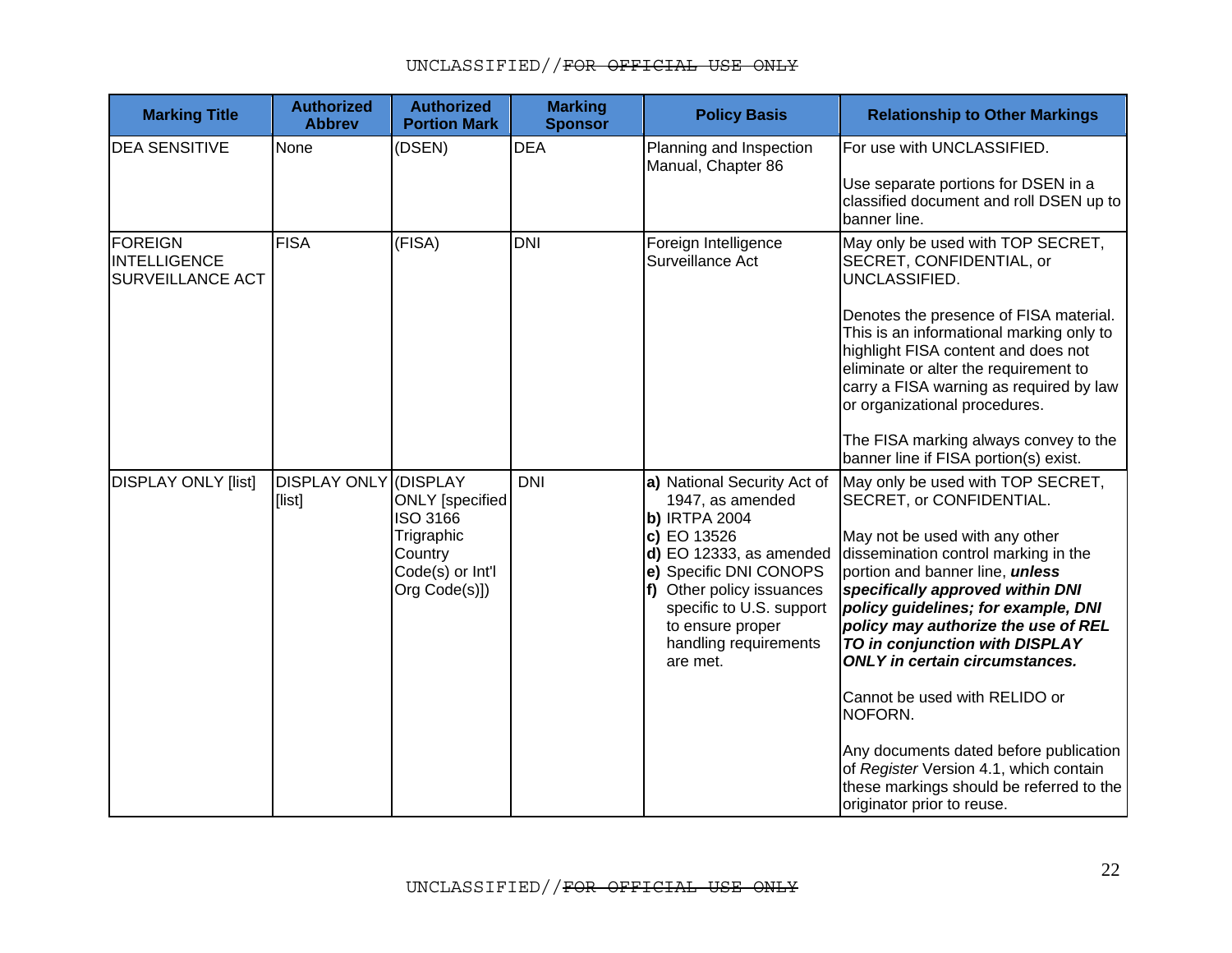## **9. (U) Non-Intelligence Community Dissemination Control Markings**

(U) Classified information, as defined by and under the purview of ICD 710, shall be explicitly marked for appropriate foreign disclosure or release at the portion and banner level. Originators of information are responsible for determining appropriate classification markings for the information they produce, and for applying the appropriate control markings that implement DNI guidelines for dissemination (foreign and domestic).

(U) ICD 710 is not applicable to classified military information falling under the purview of National Policy and Procedures for the Disclosure of Classified Military Information to Foreign Governments and International Organizations (short title: National Disclosure Policy-1 (NDP-1 )). Within the Department of Defense, application of foreign release markings is accomplished by the Foreign Disclosure Officer (FDO) when foreign release is needed.

(U) For additional information regarding Non-Intelligence Community Dissemination Control Markings refer to the *Manual*.

<span id="page-22-0"></span>

| <b>Marking Title</b>                                      | <b>Authorized</b><br><b>Abbrev</b> | <b>Authorized</b><br><b>Portion Mark</b> | <b>Marking</b><br><b>Sponsor</b> | <b>Policy</b><br><b>Basis</b>             | <b>Relationship to Other Markings</b>                                                                                                                                                                                                                      |  |  |  |  |
|-----------------------------------------------------------|------------------------------------|------------------------------------------|----------------------------------|-------------------------------------------|------------------------------------------------------------------------------------------------------------------------------------------------------------------------------------------------------------------------------------------------------------|--|--|--|--|
| Non-Intelligence Community Dissemination Control Markings |                                    |                                          |                                  |                                           |                                                                                                                                                                                                                                                            |  |  |  |  |
| <b>LIMITED</b><br><b>IDISTRIBUTION</b>                    | <b>LIMDIS</b>                      | (DS)                                     | <b>NGA</b>                       | 10 USC, §455                              | ICannot be used with classified. The<br>LIMDIS caveat must also be appended<br>to the product. (See Manual)                                                                                                                                                |  |  |  |  |
| <b>EXCLUSIVE</b><br><b>IDISTRIBUTION</b>                  | <b>EXDIS</b>                       | (XD)                                     | DoS                              | a) $5$ FAH-2, $$H-443$<br>b) 12 FAM 539.3 | Used with classified or administratively<br>controlled information (i.e., SBU<br>information).<br>When sourced, treat as NOFORN.<br>When a document contains both NODIS<br>and EXDIS portions, NODIS takes<br>precedence over EXDIS in the banner<br>line. |  |  |  |  |
| <b>NO DISTRIBUTION</b>                                    | <b>NODIS</b>                       | (ND)                                     | DoS                              | a) 5 FAH-2, §H-442.3<br>b) 12 FAM 539.3   | Used with classified or administratively<br>controlled information (i.e., SBU<br>information).<br>When sourced, treat as NOFORN.<br>IWhen a document contains both NODIS<br>and EXDIS portions, NODIS takes                                                |  |  |  |  |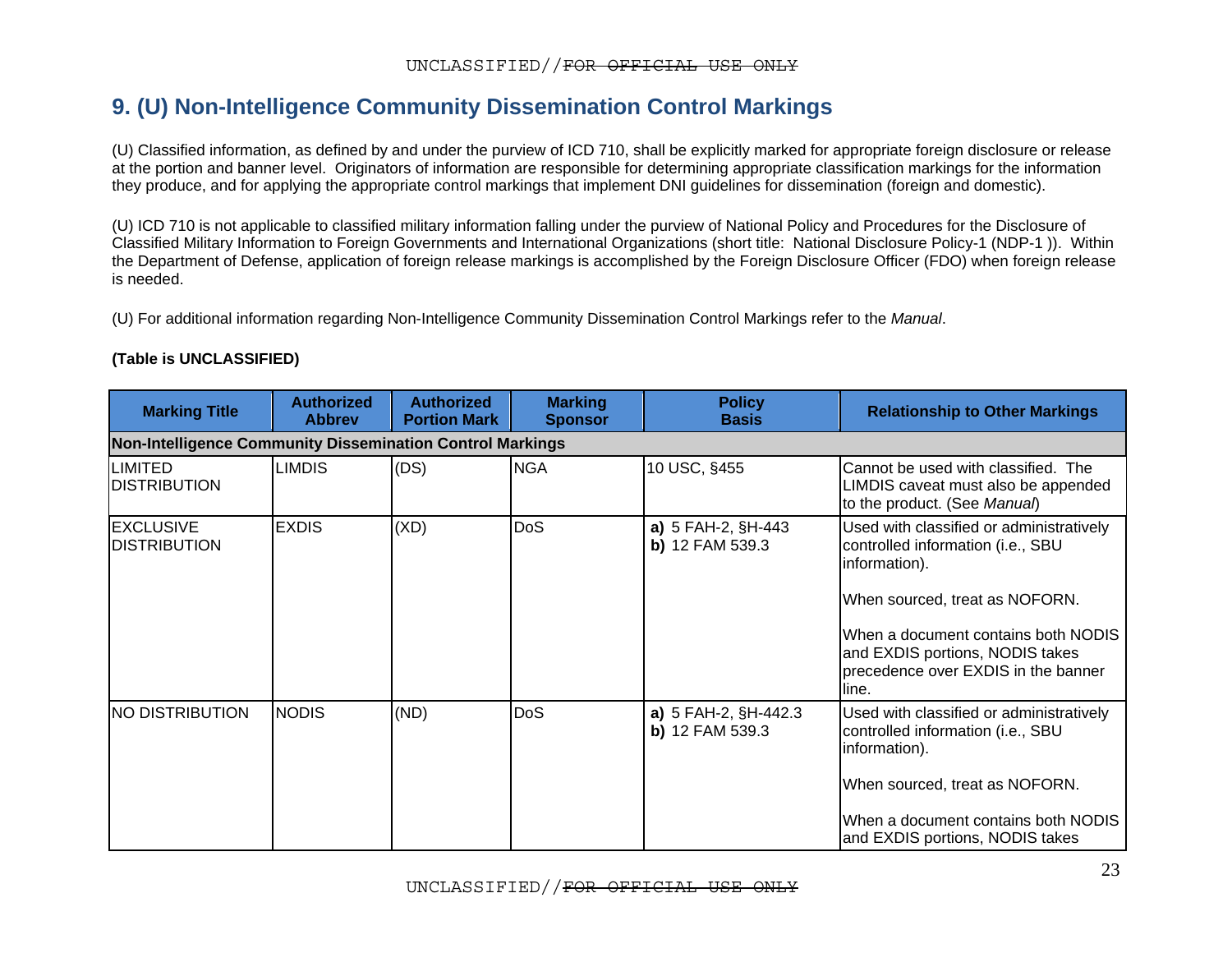| <b>Marking Title</b>                                  | <b>Authorized</b><br><b>Abbrev</b> | <b>Authorized</b><br><b>Portion Mark</b> | <b>Marking</b><br><b>Sponsor</b> | <b>Policy</b><br><b>Basis</b> | <b>Relationship to Other Markings</b>                                                                                                                                                             |
|-------------------------------------------------------|------------------------------------|------------------------------------------|----------------------------------|-------------------------------|---------------------------------------------------------------------------------------------------------------------------------------------------------------------------------------------------|
|                                                       |                                    |                                          |                                  |                               | precedence over EXDIS in the banner<br>lline.                                                                                                                                                     |
| <b>SENSITIVE BUT</b><br><b>UNCLASSIFIED</b>           | <b>SBU</b>                         | (SBU)                                    | DoS                              | 12 FAM, §540                  | For use only with UNCLASSIFIED.<br>When a document contains both SBU<br>and FOUO portions, SBU takes<br>precedence in the banner line.                                                            |
| <b>SENSITIVE BUT</b><br>UNCLASSIFIED<br><b>NOFORN</b> | <b>SBU NOFORN</b>                  | (SBU-NF)                                 | DoS                              | 12 FAM, §540                  | For use only with UNCLASSIFIED.<br>When a document contains both SBU-<br>NF and FOUO portions, SBU NOFORN<br>takes precedence in the banner line.                                                 |
| LAW ENFORCEMENTILES<br><b>SENSITIVE</b>               |                                    | (LES)                                    | Agency specific                  | Various Agencies              | For use only with UNCLASSIFIED.<br>Use separate portions for LES<br>information.<br>When a document contains both LES<br>and FOUO portions, LES takes<br>precedence in the banner line.           |
| LAW ENFORCEMENT LES NOFORN<br><b>SENSITIVE NOFORN</b> |                                    | (LES-NF)                                 | Agency specific                  | Various Agencies              | For use only with UNCLASSIFIED.<br>Use separate portions for LES-NF<br>information.<br>When a document contains both LES-<br>NF and FOUO portions, LES-NF takes<br>precedence in the banner line. |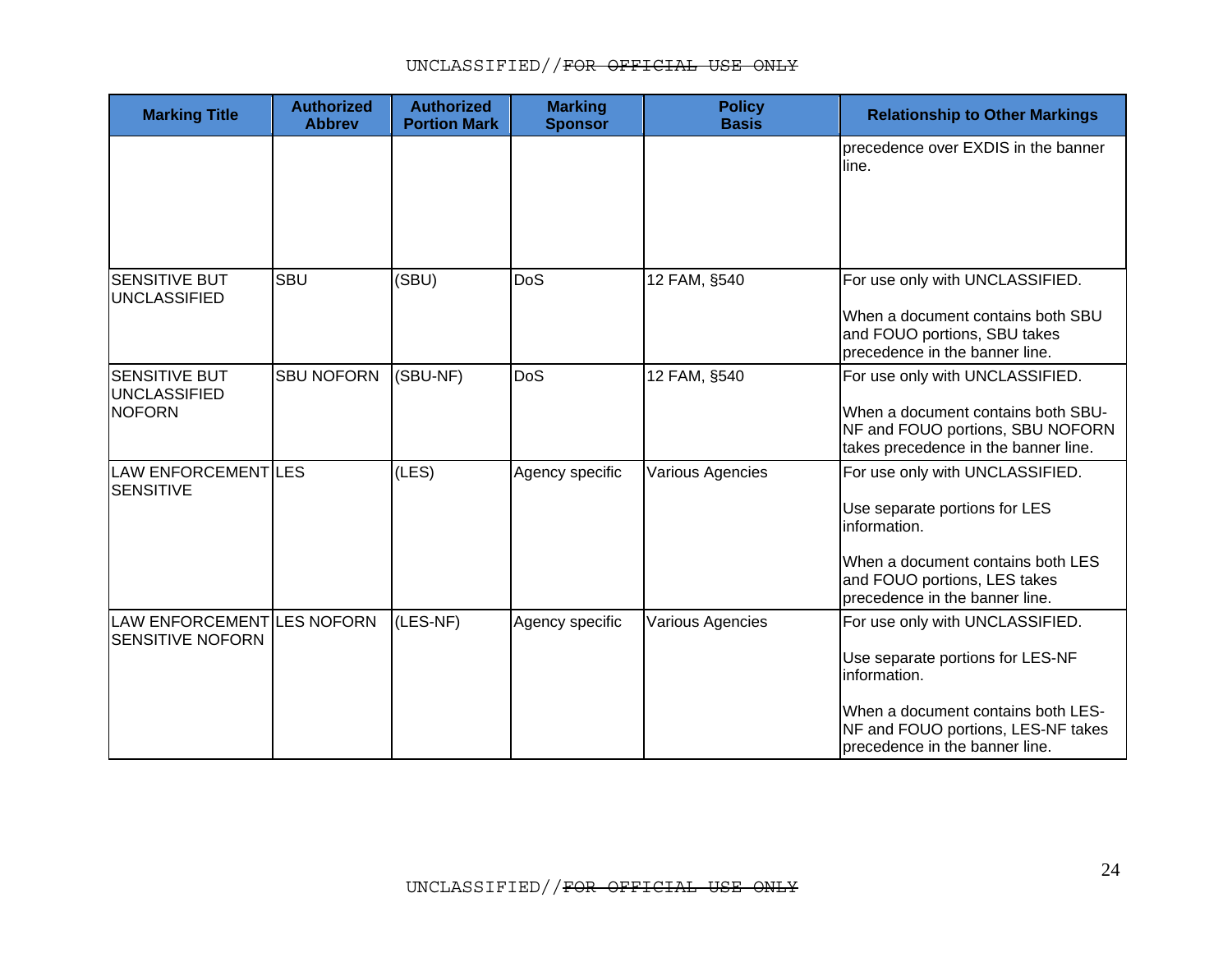### UNCLASSIFIED//FOR OFFICIAL USE ONLY

| <b>Marking Title</b>                                      | <b>Authorized</b><br><b>Abbrey</b> | <b>Authorized</b><br><b>Portion Mark</b> | <b>Marking</b><br><b>Sponsor</b> | <b>Policy</b><br><b>Basis</b> | <b>Relationship to Other Markings</b> |
|-----------------------------------------------------------|------------------------------------|------------------------------------------|----------------------------------|-------------------------------|---------------------------------------|
| <b>SENSITIVE</b><br><b>SECURITY</b><br><b>INFORMATION</b> | ISSI                               | (SSI)                                    | Agency specific                  | <b>Various Agencies</b>       | For use only with UNCLASSIFIED.       |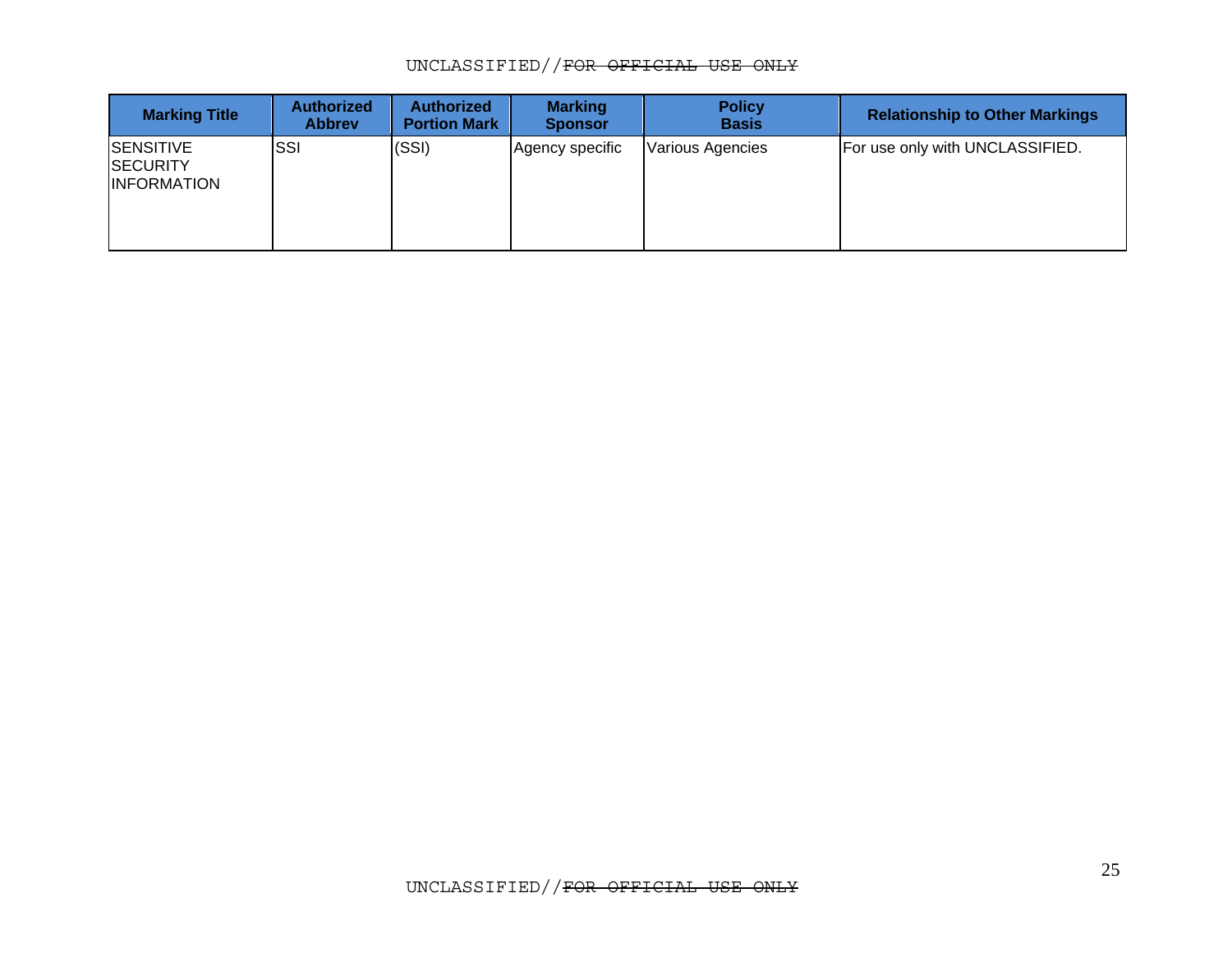### <span id="page-25-0"></span>**(U)** *CAPCO Register Annex A* **– Tetragraph Table, Registered International Organizations and Alliances (classified, releasable)**

(U) Tetragraphs are four-character codes used to represent international organizations, coalitions, and alliances for purposes of disclosure, release, or indicators of foreign government information (e.g., FGI, REL TO, DISPLAY ONLY). The tetragraph codes are authorized for use in accordance with the applicable U.S. foreign sharing arrangement. Contact the originating agency or your local foreign disclosure office for further guidance. Refer to the FGI and Dissemination Controls categories in the *Register* and/or *Manual* for guidance on using the tetragraph codes with other registered markings, formats, and authorized abbreviations.

(U) Tetragraph codes are not to be used as routing indicators. A routing indicator is a group of characters that specifies the routing instructions for the transmission of a message to intermediate points or to its final destination.

(U) *CAPCO Register Annex A* and *Annex B* have the same type of information. Two annexes have been made to allow for the broadest dissemination.

**(U) ONLY THE VERSION OF ANNEX A POSTED ON THE CAPCO WEBSITE IS CONSIDERED VALID.** Minor changes for member country/alliance lists may be made to this table without the issuance of a new version. Refer to the summary of changes provided below for a history of all changes to the table. All changes are announced on the CAPCO website.

(U) *CAPCO Register Annex A* – Tetragraph Table is available on the CAPCO home page on:

- **Intelink-TS at:** http://www.intelink.ic.gov/sites/dnissc/capco
- **Intelink-S at:** http://www.intelink.sgov.gov/sites/ssc/capco